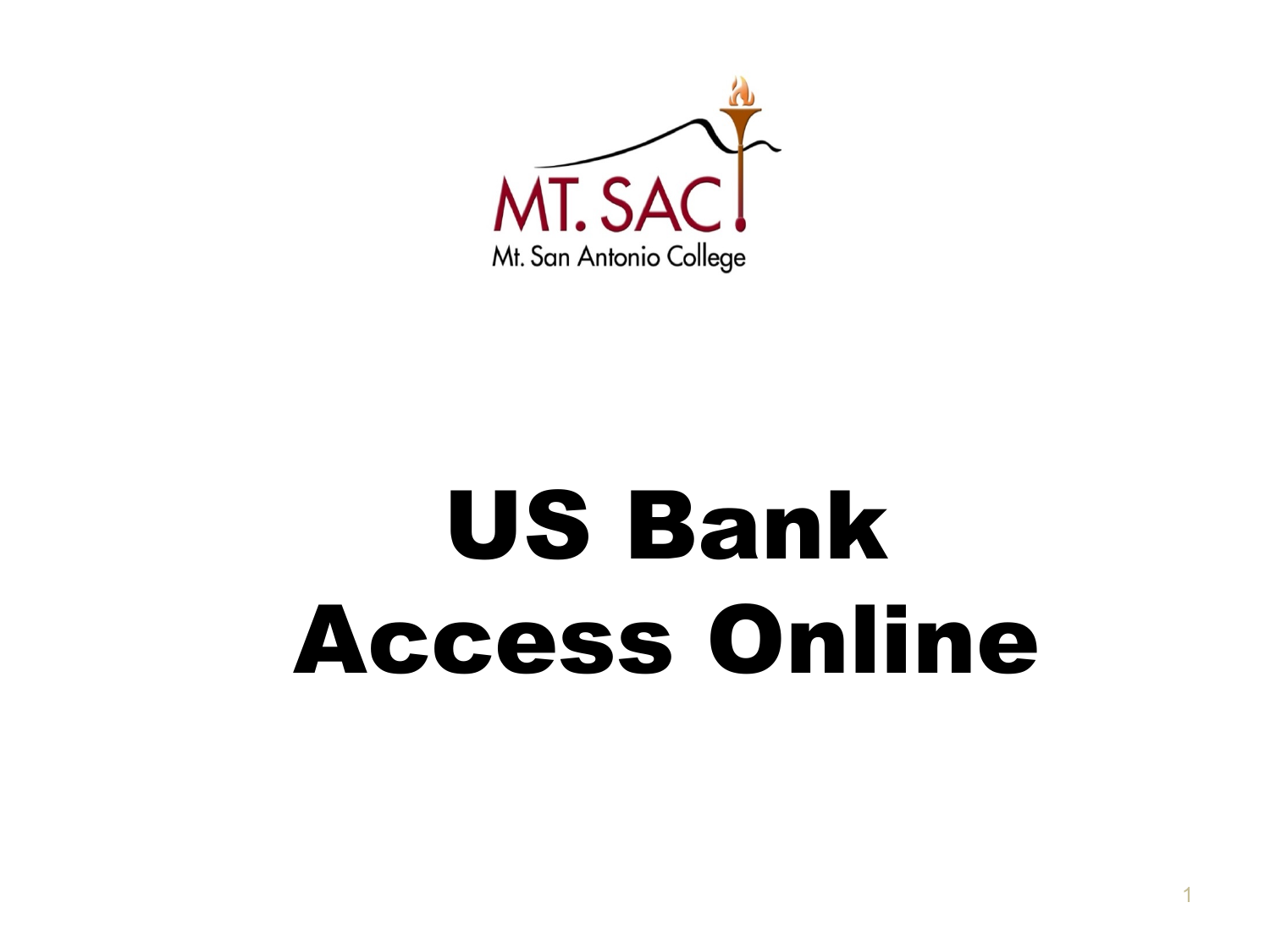# Contents

| Cardholder Transactions4     |  |
|------------------------------|--|
|                              |  |
|                              |  |
|                              |  |
| How to View Your Statement20 |  |
| Resources Available to You24 |  |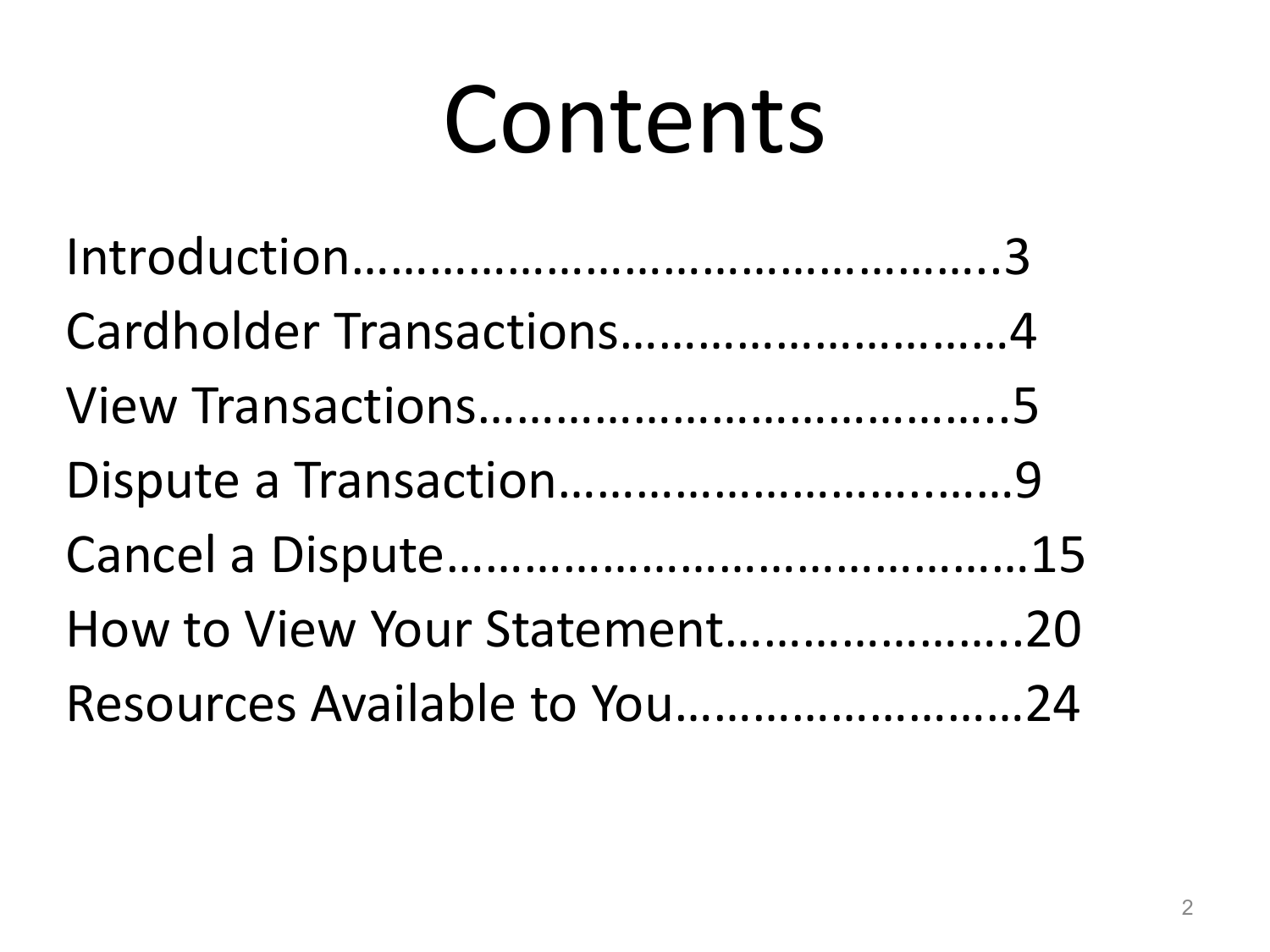# Introduction

Cardholders will use the U.S. Bank Access Online System to view P-Card statements, dispute transactions, or cancel disputed transactions.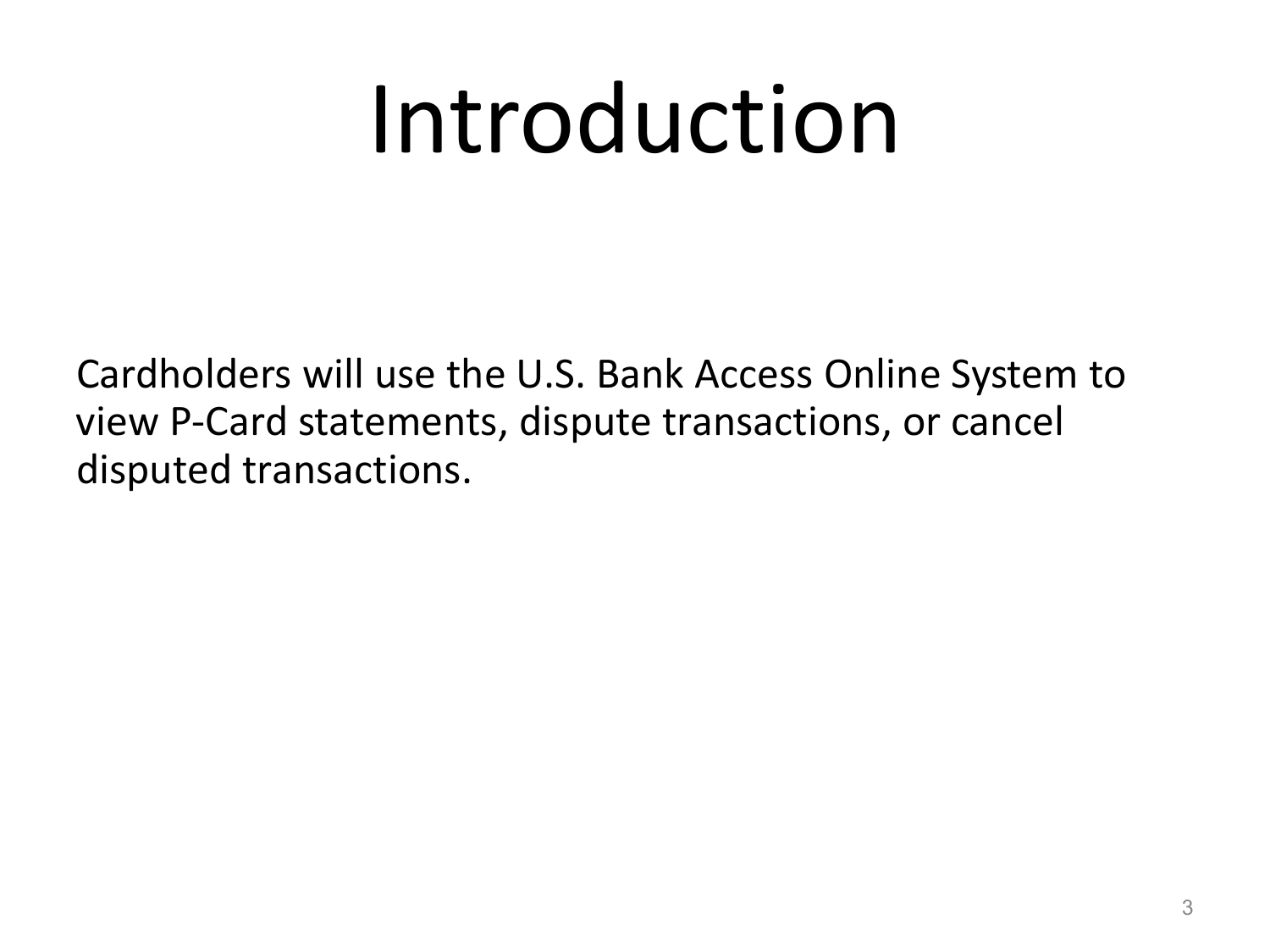## Cardholder Transactions

Includes:

- Viewing Transactions
- Disputing Transactions
- Cancelling Disputed Transactions
- View P-Card Bank Statements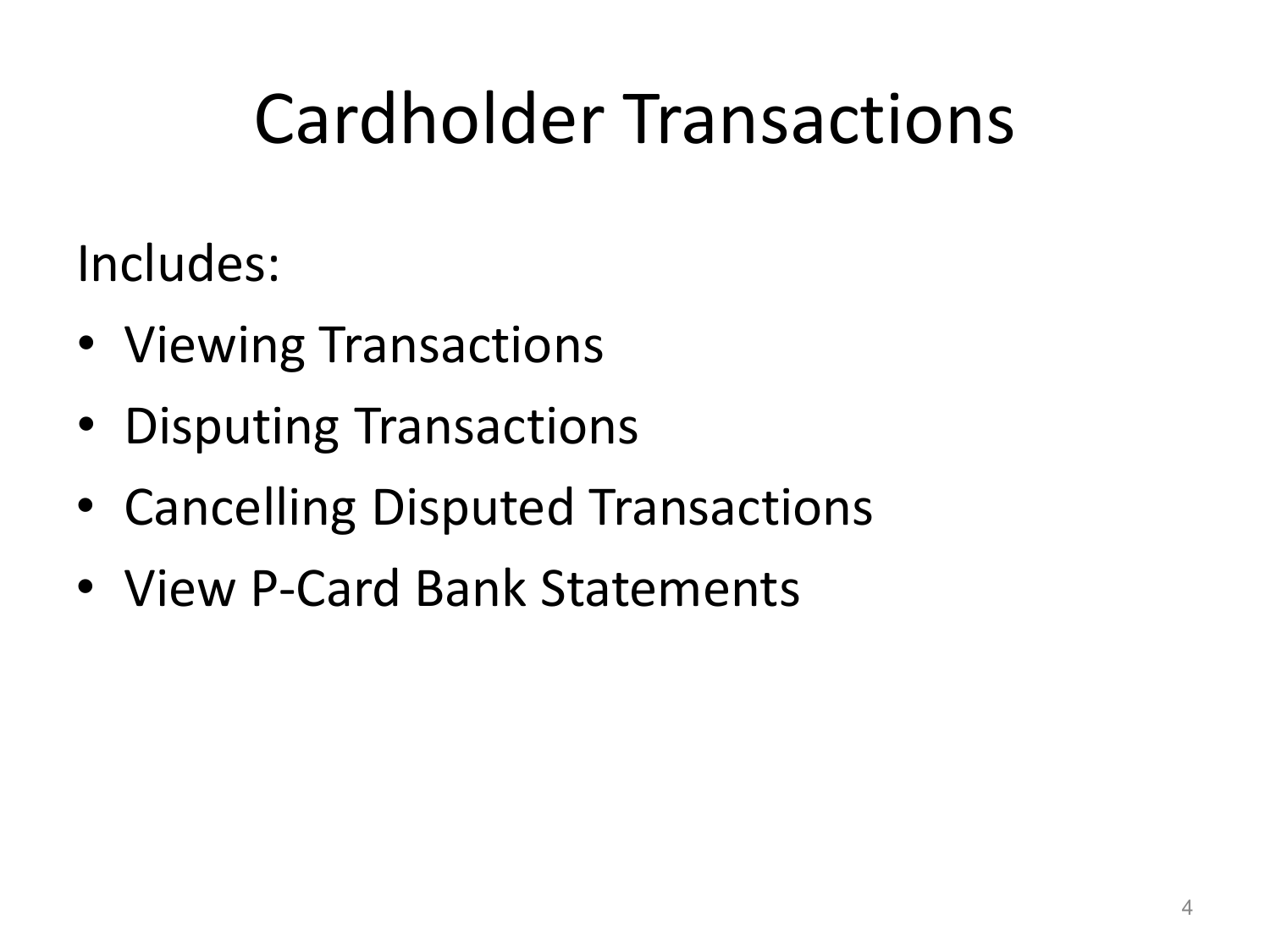## View Transactions





| <b>Request Status Queue</b><br><b>Active Work Queue</b><br><b>System Administration</b><br><b>Account Administration</b> | <b>Welcome to Access Online Teresa Patterson</b><br>Your last login was 05/11/2017 | <b>Language Selection:</b> |
|--------------------------------------------------------------------------------------------------------------------------|------------------------------------------------------------------------------------|----------------------------|
| <b>Transaction Management</b><br><b>Account Information</b><br>Reporting<br><b>Dashboard</b><br>Data Exchange            | <b>Message Center</b><br>Message(s) from Access Online                             | American English $\vee$    |
| <b>My Personal Information</b><br>Home                                                                                   |                                                                                    |                            |
| <b>Contact Us</b>                                                                                                        |                                                                                    |                            |
| <b>Training</b>                                                                                                          |                                                                                    |                            |

To view transactions:

1. From the Left-Column Navigation Bar select the **Transaction Management** high-level task. The *Transaction Management* screen displays*.*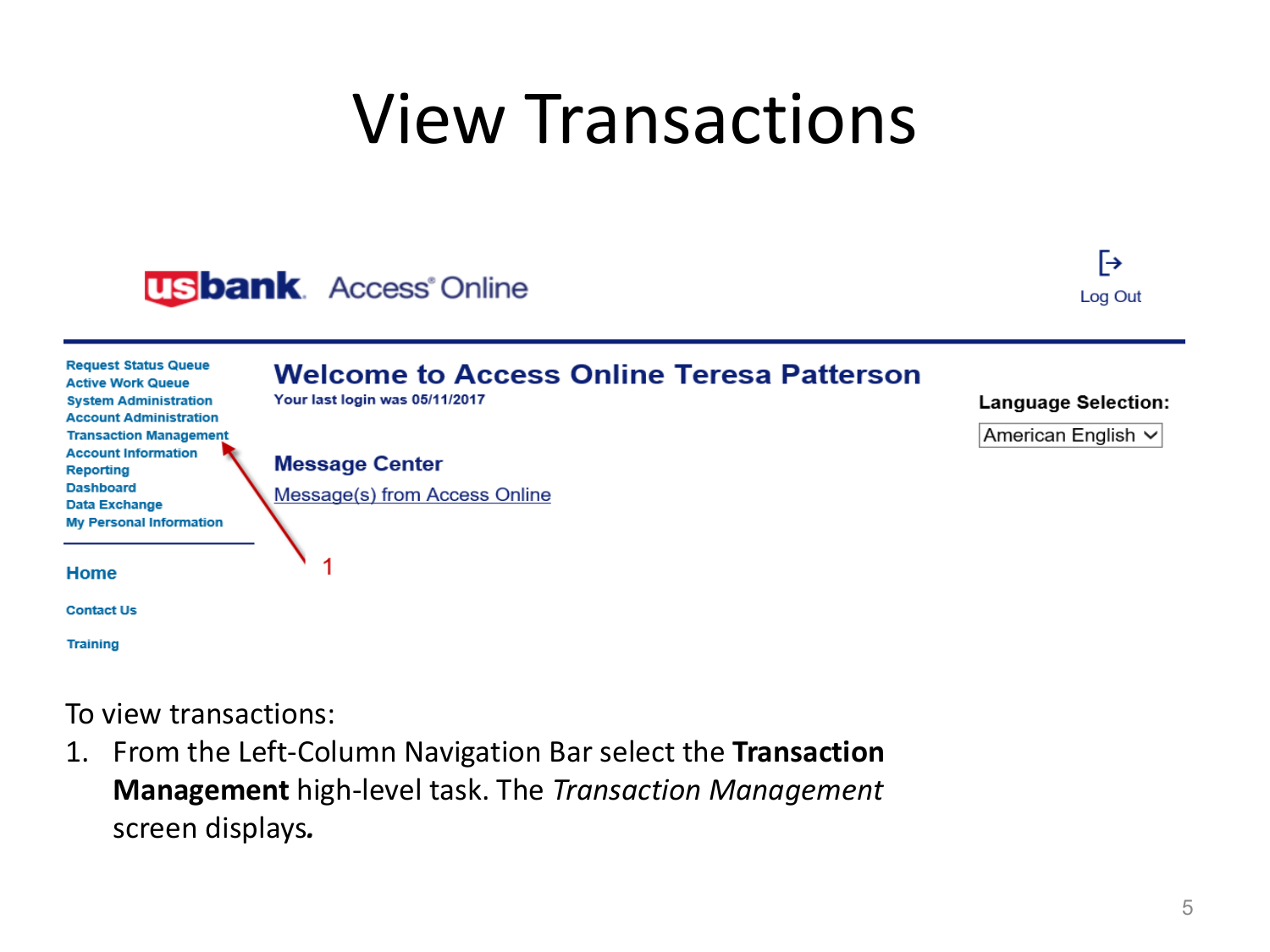| <b>Request Status Queue</b><br><b>Active Work Queue</b><br><b>System Administration</b><br><b>Account Administration</b> | <b>Transaction Management</b>                                                                                             |
|--------------------------------------------------------------------------------------------------------------------------|---------------------------------------------------------------------------------------------------------------------------|
| <b>Transaction</b>                                                                                                       | <b>Managing Account List</b>                                                                                              |
| <b>Management</b><br>• Managing Acct List<br><b>• Card Account List</b>                                                  | View summary information for all Managing and Diversion Accounts.                                                         |
| - Transaction List<br><b>Account Information</b>                                                                         | Search Managing Account List                                                                                              |
| <b>Reporting</b><br><b>Dashboard</b><br><b>Data Exchange</b>                                                             | Allows you to provide your own search criteria first before any results are presented.                                    |
| <b>My Personal Information</b>                                                                                           | <b>View Previous Cycle</b>                                                                                                |
| Home                                                                                                                     | Presents the Managing Account list for the previous cycle.                                                                |
| <b>Contact Us</b>                                                                                                        | <b>Card Account List</b>                                                                                                  |
| <b>Training</b>                                                                                                          | View summary information for all Cardholder Accounts.                                                                     |
|                                                                                                                          | <b>Search Card Account List</b><br>Allows you to provide your own search criteria first before any results are presented. |
|                                                                                                                          | <b>View Previous Cycle</b><br>Presents the Cardholder Account list for the previous cycle.                                |
|                                                                                                                          | <b>Transaction List</b><br>View, review, allocate/reallocate and add comments to transaction information.                 |

**View Previous Cycle** Presents the Transaction list for the previous cycle.

**View Pending Transactions** Presents the pending transactions list.

**View Unmatched Transactions** Presents the unmatched transactions list.

**2.** Click the **Transaction List** link. The *Transaction Management: Search and Select an Account* screen displays*.*

**Tip! If you have access to only one account, you will go directly to the** *Transaction Management: Transaction List screen after selecting the Cardholder Transaction Management link. Otherwise, you will need to select which account you want to work with.* 6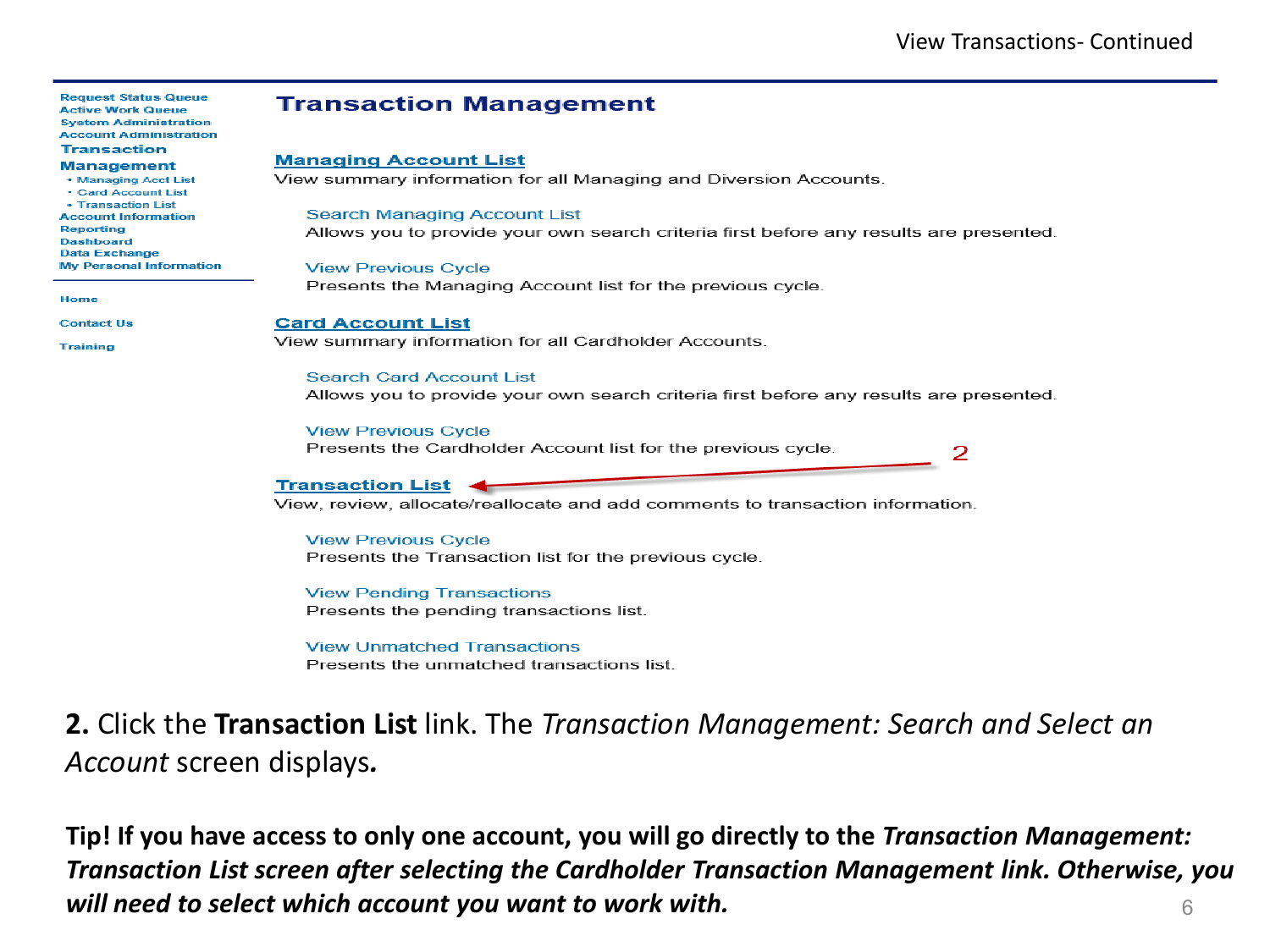## **Transaction Management Search & Select an Account**

## **Cardholder Account Search**

Search for an account by Cardholder Account Number, Name, or Social Security Number. You can also find a cardholder account by first Searching for a Managing Account.



**1**. Type full or partial search criteria in one of the *Search fields (e.g., Account Number, Last Name):* 

**2**. Click the **Search** button. The accounts that match your search criteria display at the bottom of the screen.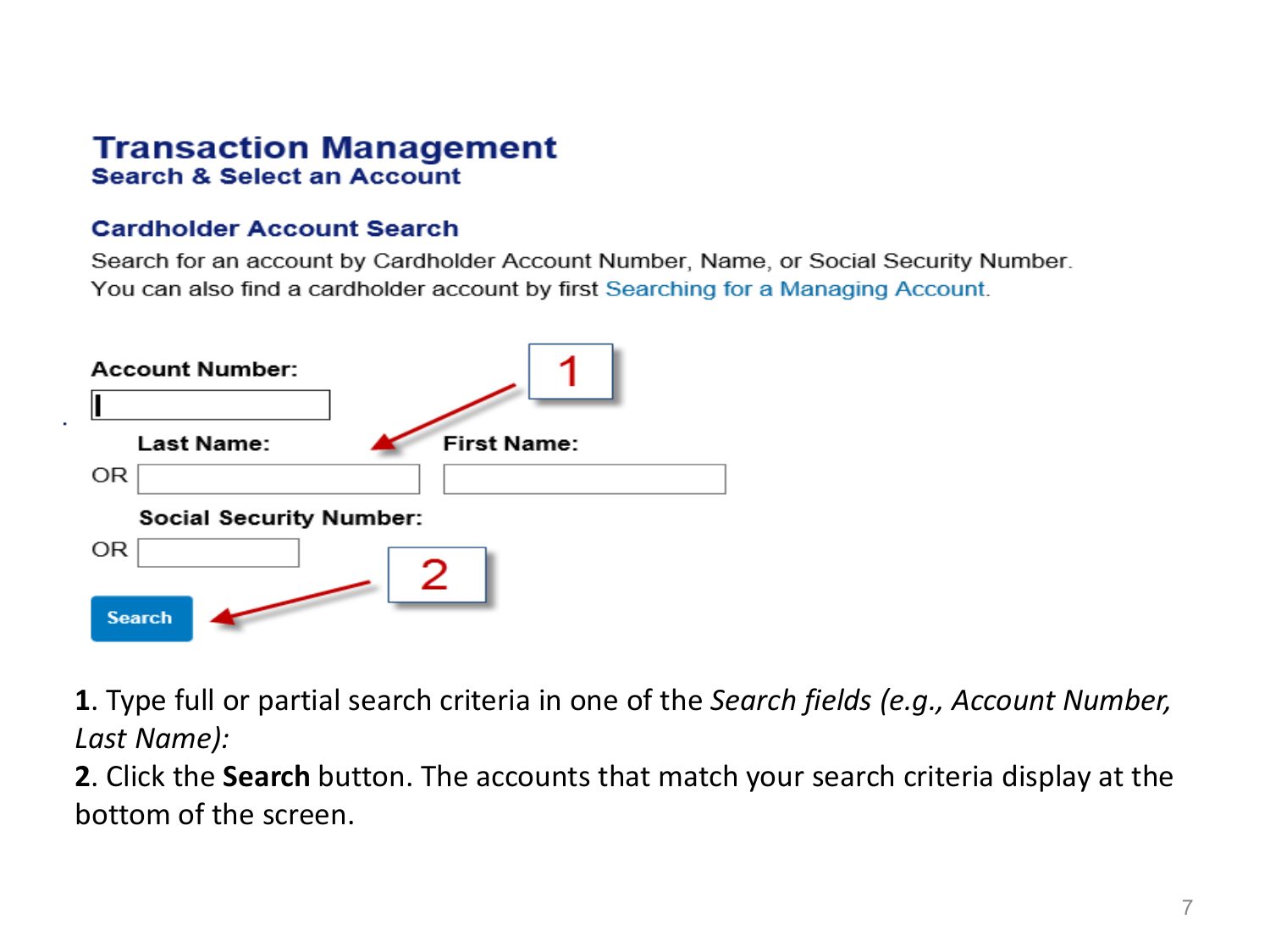#### **Card Account Summary with Transaction List**

| Card Account Number: ************5710, SHARON DELABY<br>Card Account ID: |                               |          | <b>Switch Accounts</b>                   |
|--------------------------------------------------------------------------|-------------------------------|----------|------------------------------------------|
| Managing Acct List   Card Acct List   > Trans List                       |                               |          |                                          |
|                                                                          |                               |          |                                          |
| [-] Card Account Summary                                                 |                               |          |                                          |
| Account Number:                                                          | $\odot$ 5710                  |          |                                          |
| Account Name:                                                            | <b>SHARON DELABY</b>          |          |                                          |
| Billing Cycle Close Date: Open                                           | $\checkmark$<br><b>Search</b> |          | <b>Print Account Activity</b>            |
| Total Transactions:                                                      | \$242.16                      | 2        | Final Approved Transactions:<br>\$0.000  |
| Reallocated Transactions:                                                | \$0.00                        | $\Omega$ | % Final Approved Transactions: 0.0% 0.0% |
| % Reallocated Transactions:                                              | 0.0%                          | 0.0%     |                                          |
| Open Account                                                             |                               |          |                                          |
| [+] Search Criteria                                                      |                               |          | Return to top                            |
| [-] Transaction List                                                     |                               |          | Return to top                            |

Records 1 - 2 of 2

#### Check All Shown | Uncheck All Shown

|  | Select Status Approval Status Trans Posting Merchant |       |             |                                                | <b>City/State</b> | <b>Amount</b> | Detail $\mathfrak{v}$ | <b>Purchase ID</b> |  | Comments Accounting Code   |
|--|------------------------------------------------------|-------|-------------|------------------------------------------------|-------------------|---------------|-----------------------|--------------------|--|----------------------------|
|  |                                                      | Date  | <b>Date</b> |                                                |                   |               |                       |                    |  |                            |
|  | Pendina                                              | 04/27 | 04/28       | WWW.ANYPROMO.COM                               | 909-591-5278. CA  | \$201.91      |                       | 168669 SA1285312   |  | 11000 410000 466666 601000 |
|  | Pendina                                              | 04/25 | 04/26       | AMAZON MKTPLACE PMTS AMZN.COM/BILL, WA \$40.25 |                   |               |                       | 113-4712159-30522  |  | 11000 410000 466666 601000 |

**O Disputed A Reallocated O, O Trans Detail Level** 

**Mass Reallocate** 

Check All Shown | Uncheck All Shown

Records 1 - 2 of 2

Reallocate

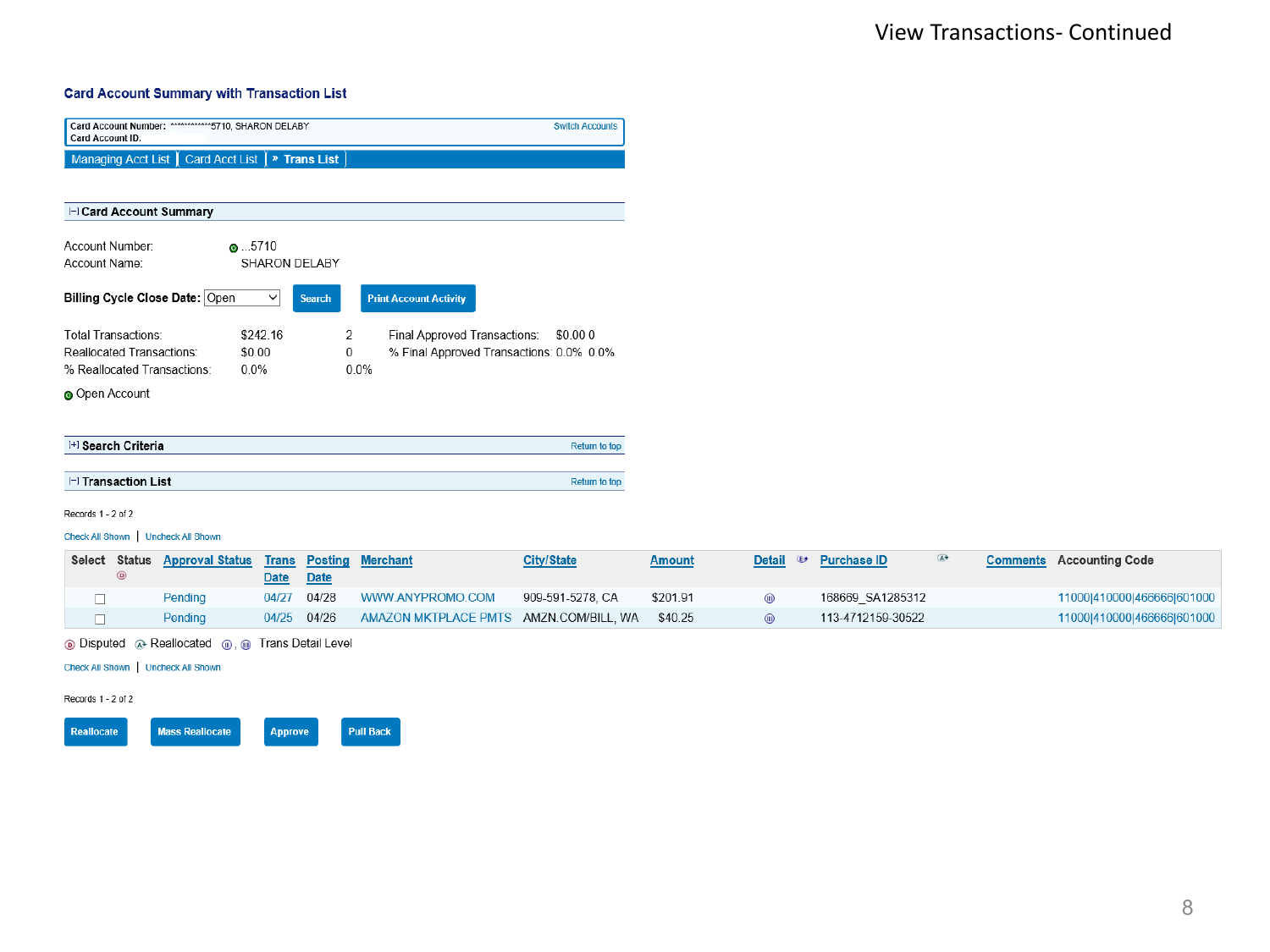## Dispute a Transaction

You can use Access Online to dispute a transaction, including selecting a reason for the dispute. In addition, you can use the system to request a copy of the sales draft to get more information about the disputed transaction. You can also cancel a disputed transaction as long as the disputed transaction is unresolved.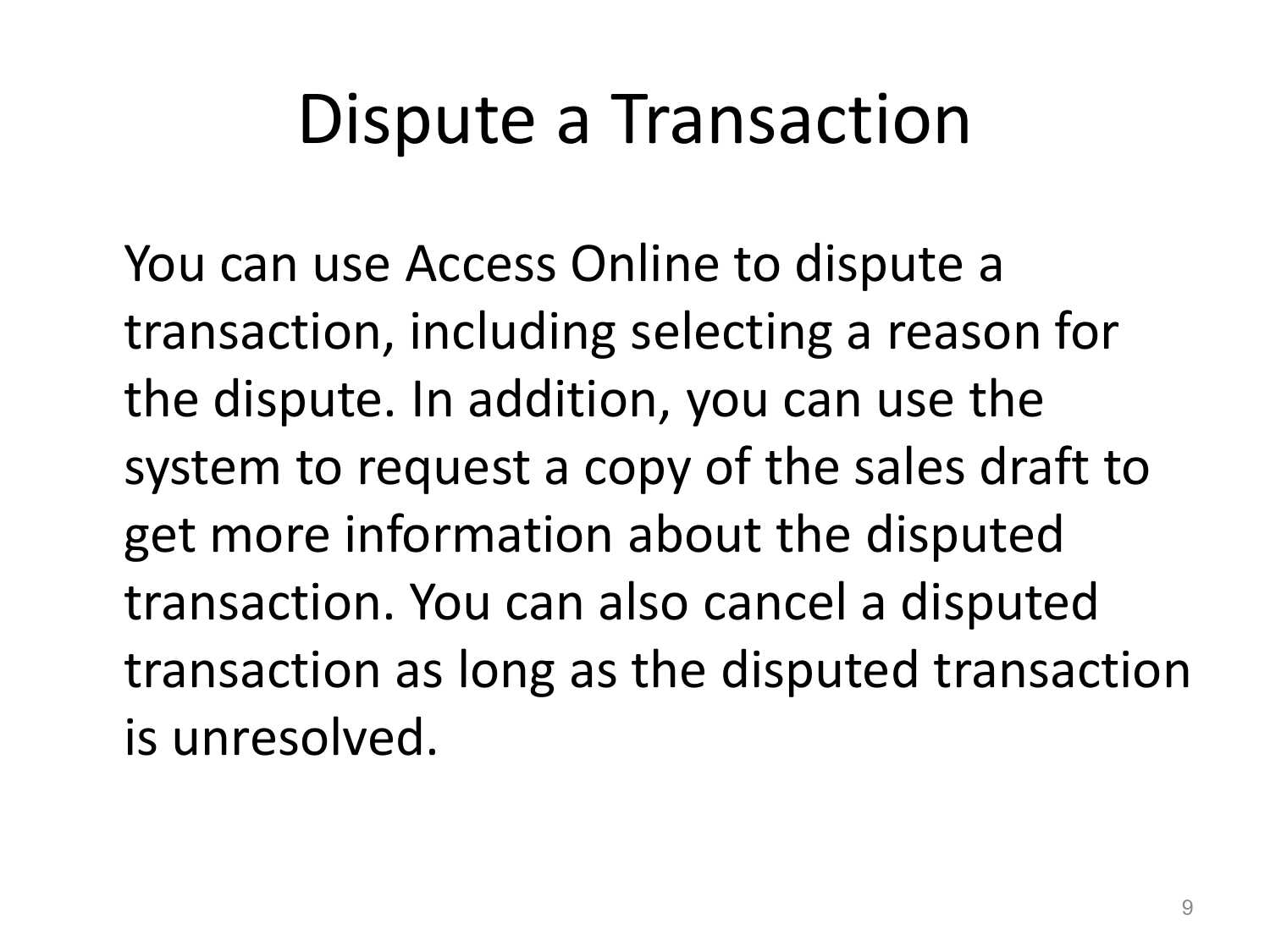|                    | [-] Transaction List |                                     |                           |         |                                        | Return to top |         |                    |                   |               |          |                            |
|--------------------|----------------------|-------------------------------------|---------------------------|---------|----------------------------------------|---------------|---------|--------------------|-------------------|---------------|----------|----------------------------|
| Records 1 - 9 of 9 |                      | Check All Shown   Uncheck All Shown |                           |         | n                                      |               |         |                    |                   |               |          |                            |
|                    | 0                    | Select Status Approval Status       | <b>Trans</b><br>Date Date | Posting | <b>Merchant</b>                        | City/State    | Amount  | <b>Detail</b><br>U | Purchase ID       | $\circledast$ | Comments | <b>Accounting Code</b>     |
| ∏∢                 |                      | Pending                             | 05/01                     | 05/02   | AMAZON MKTPLACE PMTS AMZN.COM/BILL, WA |               | \$21.43 | 0                  | PCARD DLee        |               |          | 11000 313500 466666 040100 |
|                    |                      | Pending                             | 04/28                     | 05/01   | AMAZON MKTPLACE PMTS AMZN.COM/BILL, WA |               | \$7.00  | 0                  | 113-7442767-99410 |               |          | 11000 313500 466666 040100 |
|                    |                      | Pending                             | 04/28                     | 05/01   | AMAZON MKTPLACE PMTS AMZN.COM/BILL, WA |               | \$7.00  | 0                  | 113-8545666-24642 |               |          | 11000 313500 466666 040100 |

To dispute a transaction:

- 1. Repeat the steps for *View Transactions* on pages 5-8 to navigate to the transaction list.
- 2. Click the **Transaction Date** link for the transaction you want to dispute. The *Transaction Management: Transaction Detail* screen displays with the *Summary* tab open.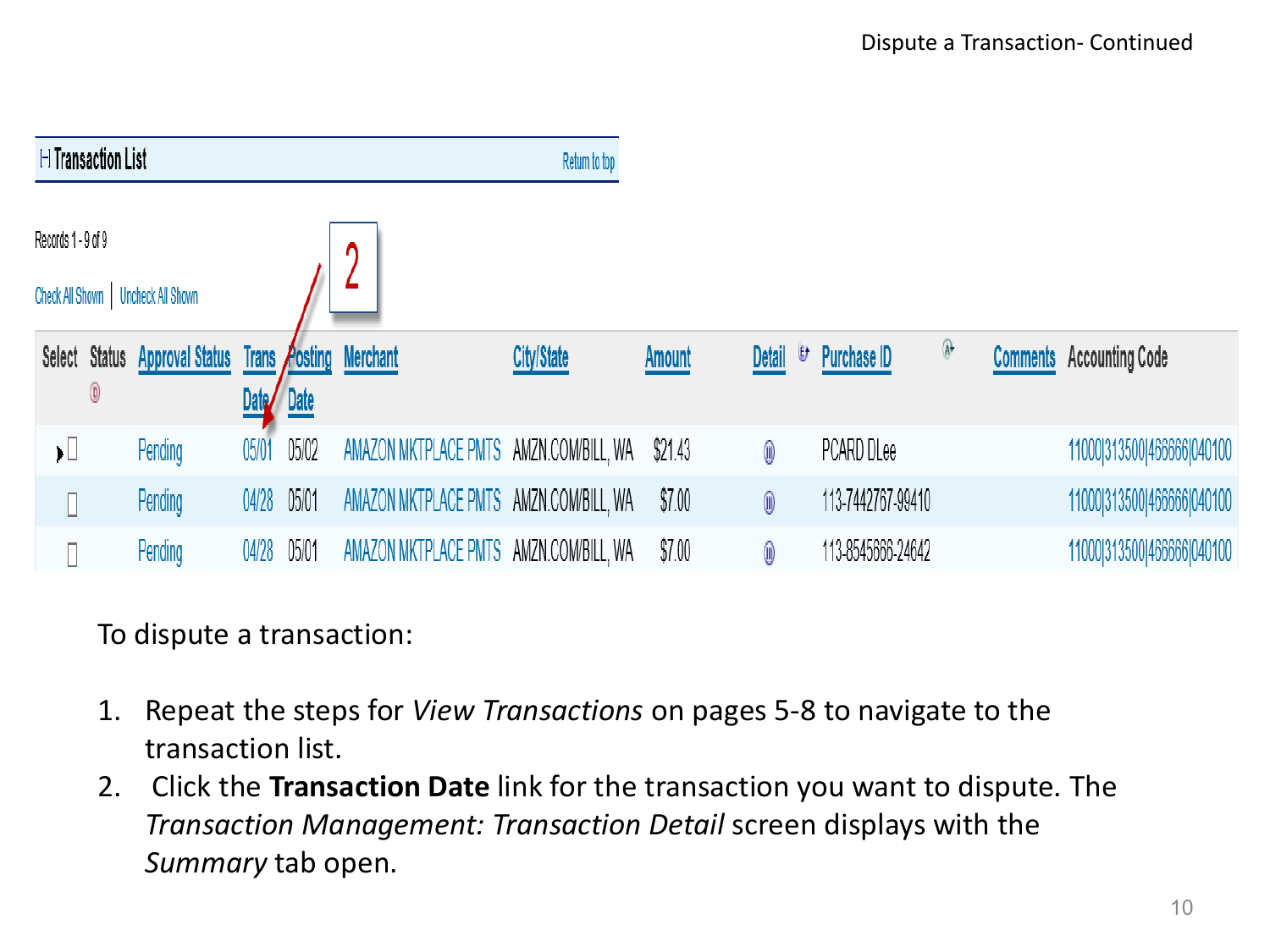Summary Allocations Transaction Line Items Comments Approval History The Summary tab shows high-level transaction information. The review status cannot be changed because the review day limit has been reached. To approve and forward the transaction, click "Approve." To initiate a dispute, click the "Dispute" button. **Transaction Reference Information** Date: 05/01/2017 **Billing Cycle:** Open 05/02/2017 **Purchase ID:** PCARD DLee **Posting Date: Total Amount:** 21.43 **Reference Number:** 24692167121000825142148 **Memo Post:** Yes Authorization Number: 083525 Sales Tax:  $0.00$ **Extract Date(s) Most Recent Standard** Freight:  $0.00$ **Financial Extract: Merchant General Ledger Extract:** Name: AMAZON MKTPLACE **Payment Extract: PMTS** City, State/Province: AMZN.COM/BILL, WA Currency **Billing Currency:** U.S. Dollar **Transaction Type: SALES DRAFT Source Currency:** U.S. Dollar **MCC Code:** 5942 Source Currency Amt: 21.43 **MCC Description: BOOK STORES Approve Print Transaction Dispute Sales Draft Requests** · none Dispute information only reflects the last dispute filed for this transaction. More information available in Dispute History. **Dispute** (+) Dispute History

> **3.** Click the **Dispute** button. The *Transaction Management: Select a Dispute Reason* screen displays*.*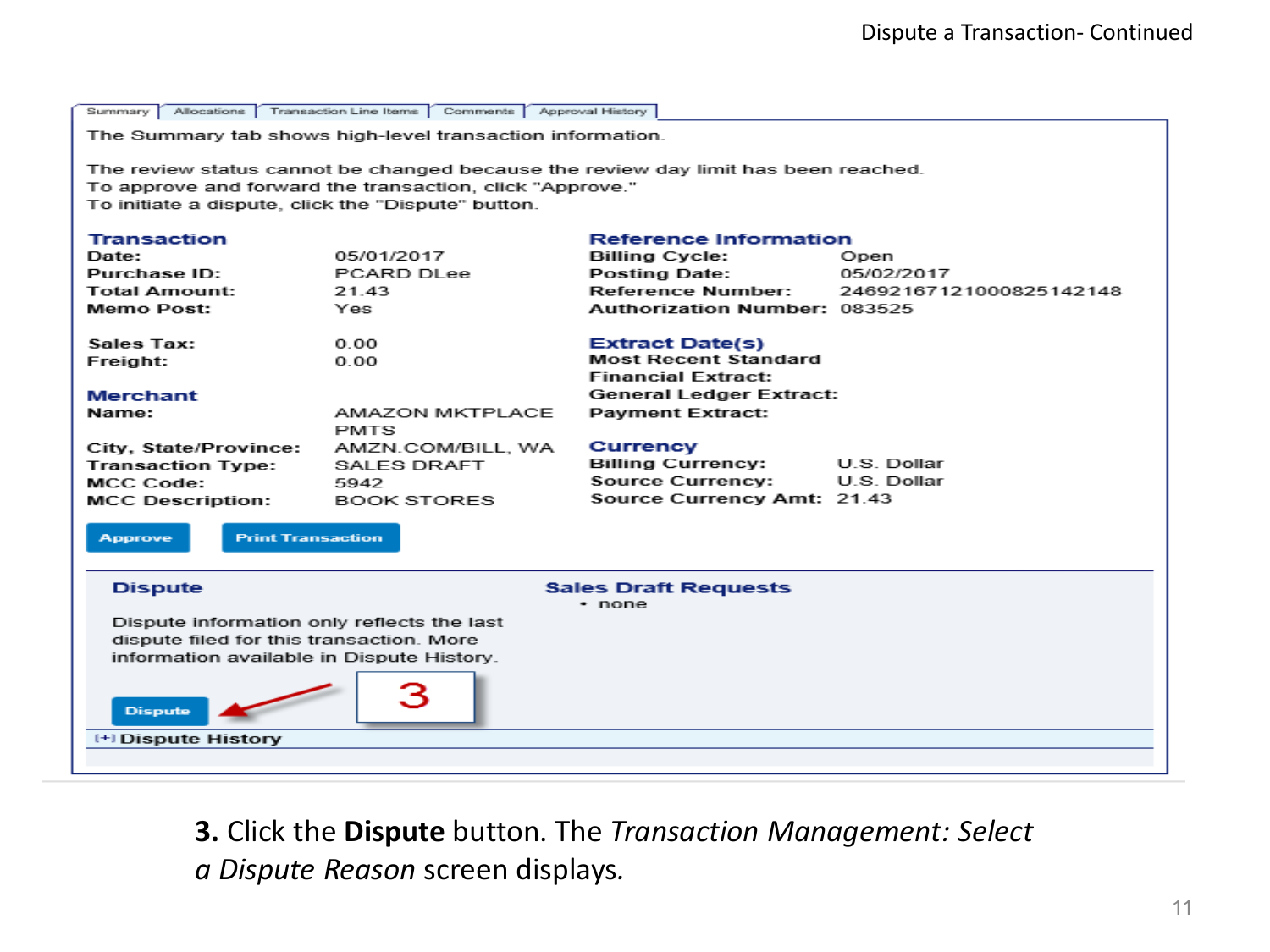## Dispute a Transaction- Continued

Select a dispute reason from the list below. If you need more information about this transaction, you may request a copy of the sales draft.



|         | My account was charged for this transaction and                              |                                  |
|---------|------------------------------------------------------------------------------|----------------------------------|
|         | <b>Reason</b>                                                                | <b>Additional Items Required</b> |
|         | Unrecognized                                                                 |                                  |
|         | I do not recognize the charge.                                               | Print, Signature                 |
| O       | <b>Merchandise Returned</b>                                                  |                                  |
|         | I have not received credit for the returned merchandise.                     |                                  |
| $\circ$ | <b>Merchandise Not Received</b>                                              |                                  |
|         | I have not received the merchandise.                                         |                                  |
| $\circ$ | <b>Services Not Received</b>                                                 |                                  |
|         | I have not received the services.                                            |                                  |
| $\circ$ | <b>Credit Not Received</b>                                                   |                                  |
|         | I have not received credit toward my account.                                | Print, Copy of Receipt           |
| o       | <b>Cash Not Received</b>                                                     |                                  |
|         | I did not receive cash from the ATM.                                         | Print, Copy of Receipt           |
| $\circ$ | <b>Alteration of Amount</b>                                                  |                                  |
|         | the receipt does not match the amount posted.                                | Print, Copy of Receipt           |
| $\circ$ | <b>Inadequate Description</b>                                                |                                  |
|         | the description does not give enough information.                            |                                  |
| $\circ$ | <b>Not As Described</b>                                                      |                                  |
|         | the merchandise I received does not match the description from the merchant. | Print, Copy of Documentation     |
| $\circ$ | <b>Quality of Service</b>                                                    |                                  |
|         | the service I received does not match the description from the merchant.     |                                  |
| $\circ$ | <b>Duplicate Processing</b>                                                  |                                  |
|         | it has been charged for this transaction more than once.                     |                                  |
| $\circ$ | Paid by Other Means                                                          |                                  |
|         | I had paid by other means such as a cash or check.                           | Print, Copy of Receipt           |
|         |                                                                              |                                  |
|         | Other                                                                        |                                  |

... none of the above reasons fit my need to dispute this transaction.



**1.** Select the radio button for the appropriate dispute reason.

**2**. Click the **Select** button. The *Transaction Management: Dispute Reason* screen displays, listing your selected dispute reason.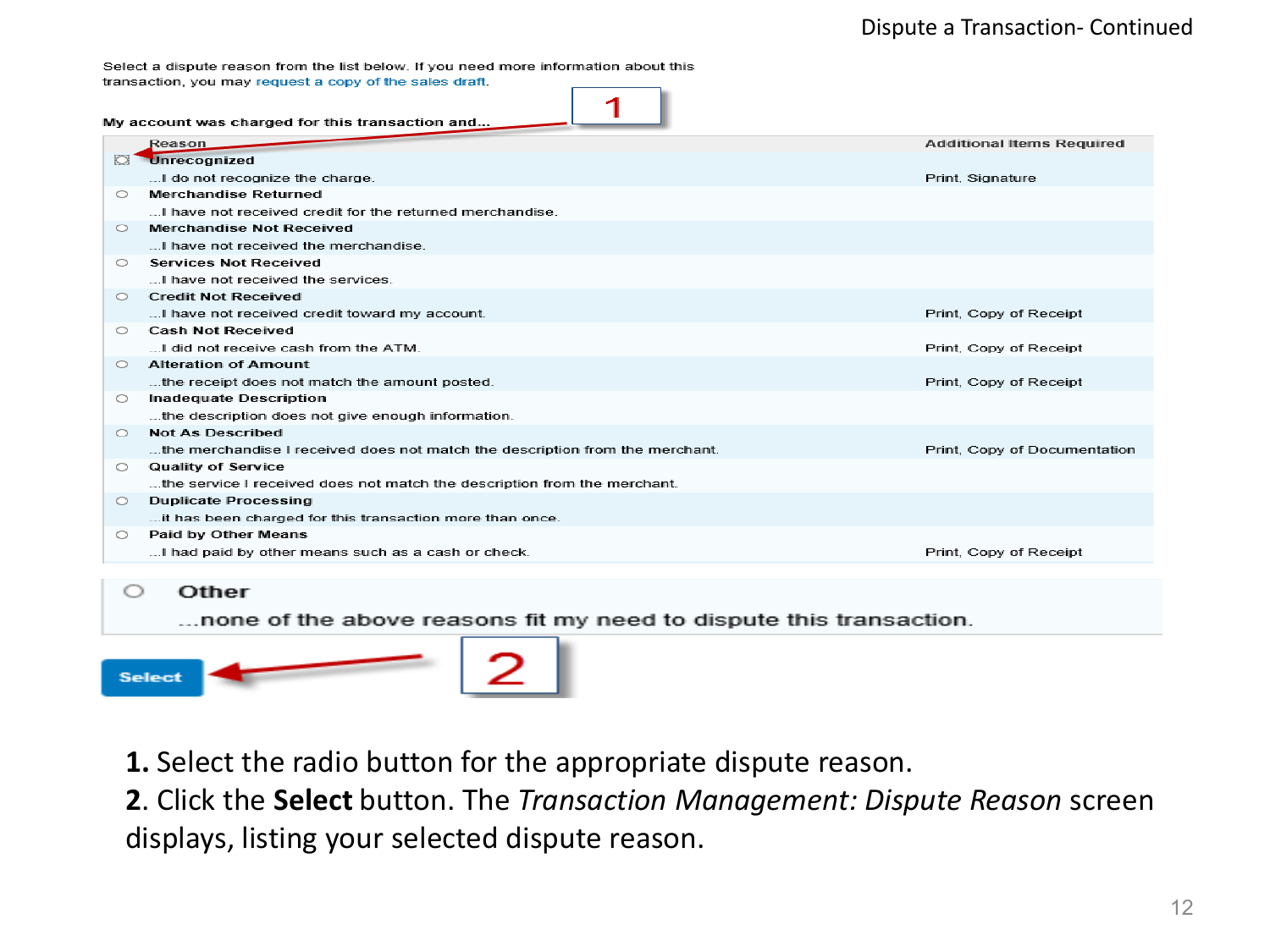### **Transaction Management Dispute Reason: Other**

Card Account Number: \*\*\*\*\*\*\*\*\*\*\*\*3539, DONNA LEE Card Account ID: 215091000251

|            | Trans Date Statement Date Merchant |                            | Amount Reference Number |
|------------|------------------------------------|----------------------------|-------------------------|
| 05/01/2017 |                                    | AMAZON MKTPLACE PMTS 21.43 | 24692167121000825142148 |

#### Other

My account was charged for this transaction and none of the above reasons fit my need to dispute this transaction.

| $*$ = required          |                          |  |
|-------------------------|--------------------------|--|
| Requestor Name:*        | Requestor Phone Number:* |  |
| <b>Teresa Patterson</b> |                          |  |
| Comments:*              |                          |  |
|                         |                          |  |
| <b>Dispute</b>          |                          |  |

**Tip!** The *Transaction Management: Dispute Reason screen* has different fields depending on the dispute reason selected.

**1.** Verify or type your name in the *Requestor Name* field.

**2.** Type your phone number in the *Requestor Phone Number* field.

**3.** In the *Comments* box, enter additional comments to explain why you are disputing the charge.

**4.** Click the **Dispute** button. The *Transaction Management: Dispute Reason* screen displays with a message at the top confirming that your request has been completed.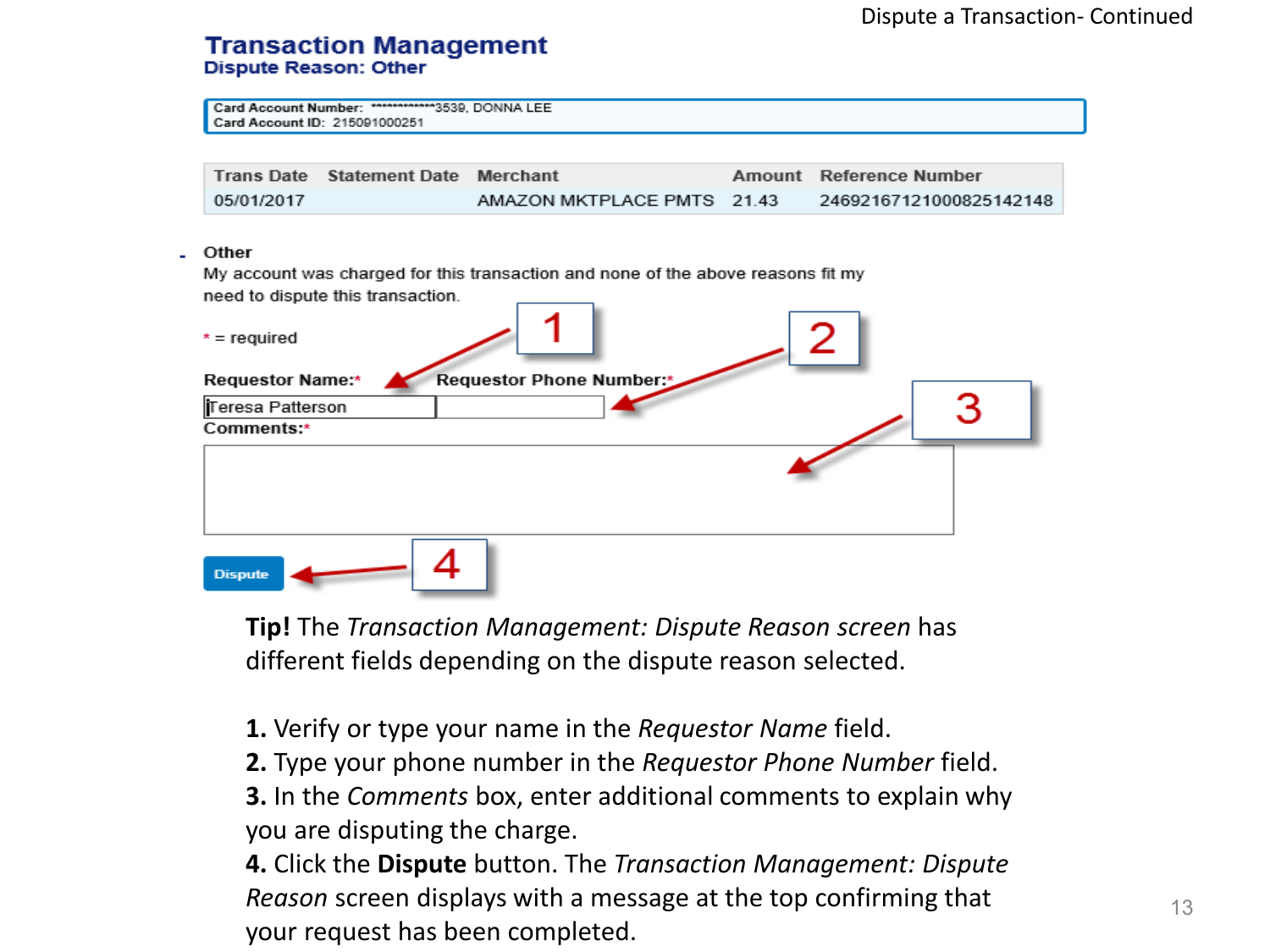### **Transaction Management**

**Dispute Reason: Unauthorized** 

#### **O** Request has been successfully completed.

Print, sign and fax or mail this form to the following address. This dispute will not be processed if this form is not received within 21 days of the dispute date.

#### **Fax Number:**

701-461-3463

#### **Mailing Address:**

U.S. Bank National Association, ND C/O U.S. Bancorp Service Center, Inc. P.O. Box 6344 Fargo, ND 58125-6344

When finished printing, you can go to the transaction detail.

#### Account Number: 4246040011253475

**Dispute Date Tran Date Statement Date Merchant Amount Reference Number** 03/02/2007 01/18/2007 01/22/2007 24755427018730181473186 MR NEWSPAPER MAN 128.10

#### **Unauthorized**

My account was charged for this transaction and I did not authorize the charge.

| <b>Requestor Name:</b> | <b>Requestor Phone Number:</b>                                                 |
|------------------------|--------------------------------------------------------------------------------|
| Chris Doe              | 6121231234                                                                     |
| Comments:              |                                                                                |
|                        | I did not authorize this charge. I cancelled my subscription in November 2006. |

Cardholder Signature (required to process this dispute)

## 10. Follow the instructions on the screen to print, sign and fax or mail this form to U.S. Bank.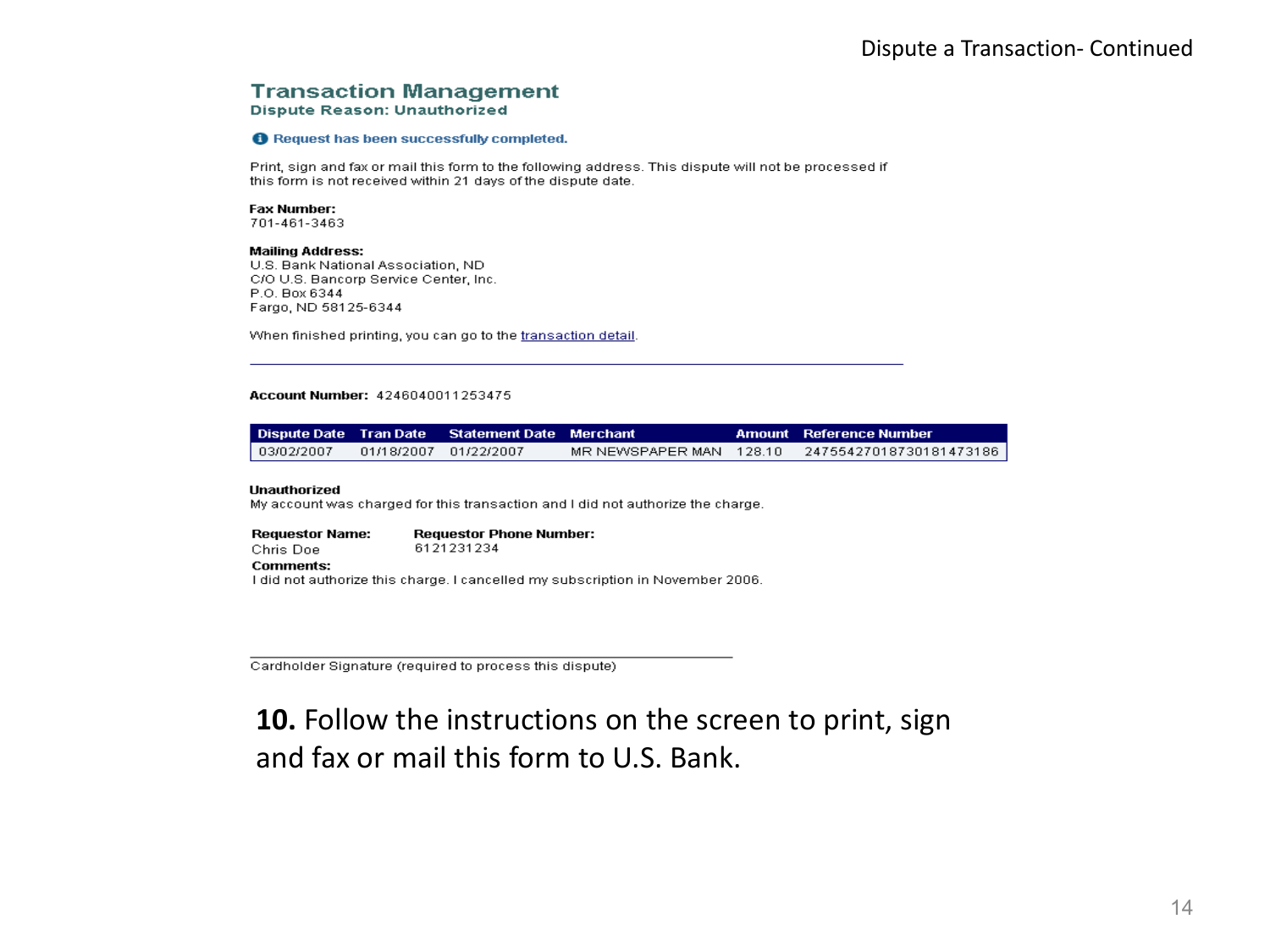## Cancel a Dispute

You can easily cancel an unresolved dispute. If you cancel a dispute, keep in mind that the transaction is automatically settled in favor of the merchant. After you cancel a dispute, you can also re-dispute the transaction.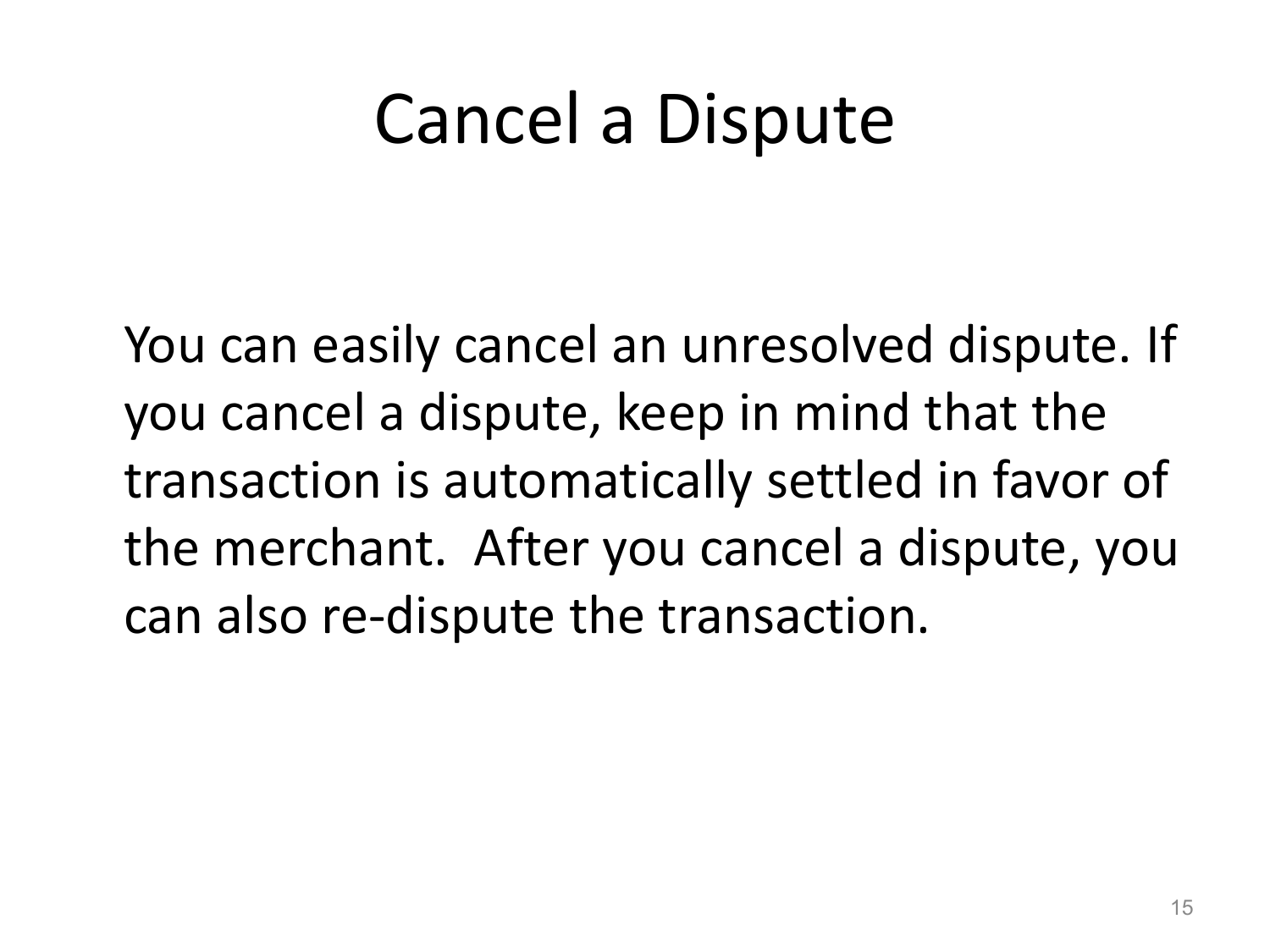|                    | [-] Transaction List                                                                                                         |                                     |                             |                             |                          |                           | Return to top |               |   |                    |                |                        |
|--------------------|------------------------------------------------------------------------------------------------------------------------------|-------------------------------------|-----------------------------|-----------------------------|--------------------------|---------------------------|---------------|---------------|---|--------------------|----------------|------------------------|
| Records 1 - 4 of 4 |                                                                                                                              | Check All Shown   Uncheck All Shown |                             |                             |                          |                           |               |               |   |                    |                |                        |
|                    | Select Status                                                                                                                | <b>Match</b><br><u>ஒற ∞ த</u>       | <b>Trans</b><br><b>Date</b> | <b>Date</b>                 | <b>Posting Merchant</b>  | <b>City/State</b>         | <b>Amount</b> | <b>Detail</b> | E | <b>Purchase ID</b> | $^{\circledR}$ | <b>Accounting Code</b> |
| П                  | ◉                                                                                                                            |                                     | $01/18$ 01/19               |                             | MR NEWSPAPER MAN         | 908-6680202, NJ           | \$128.10      | ⊕             |   |                    |                | P22562501001 42396     |
| $\Box$             |                                                                                                                              |                                     |                             | 01/18 01/19                 | MR NEWSPAPER MAN         | 908-6680202, NJ           | \$37.35       | ⊕             |   | 1                  |                | P22562501001 42396     |
| Π                  |                                                                                                                              |                                     | 01/08                       | 01/09                       | NEJM MASS MED SOCIETY #3 | 781-893-3800, MA          | \$98.00       | ⊕             |   | 00022302           |                | P22562501001 42396     |
| Д                  |                                                                                                                              |                                     |                             | 12/27 12/28                 | REI*ELSEVIER HEALTH SC   | 800-654-2452, FL \$193.00 |               | ⊕             |   | 0541806600019653   |                | P22562501001 42396     |
|                    | R Reviewed 1 D Disputed C Matched A Exception A Reallocated 1 (11) Trans Detail Level<br>Check All Shown   Uncheck All Shown |                                     |                             |                             |                          |                           |               |               |   |                    |                |                        |
|                    | Records 1 - 4 of 4                                                                                                           |                                     |                             |                             |                          |                           |               |               |   |                    |                |                        |
|                    | Match To Order                                                                                                               |                                     |                             | <b>Change Review Status</b> |                          |                           |               |               |   |                    |                |                        |

To cancel a disputed transaction:

- 1. To navigate to the *Transaction List screen r*epeat the steps on pages 5-8 of this presentation.
- 2. Click the transaction date link for the transaction you want to dispute. The *Transaction Management: Transaction Detail* screen displays with the Summary tab open*.*
- **Tip!** Disputed transactions display with a D icon to indicate that they were disputed. The D icon remains even after the dispute has been resolved or cancelled.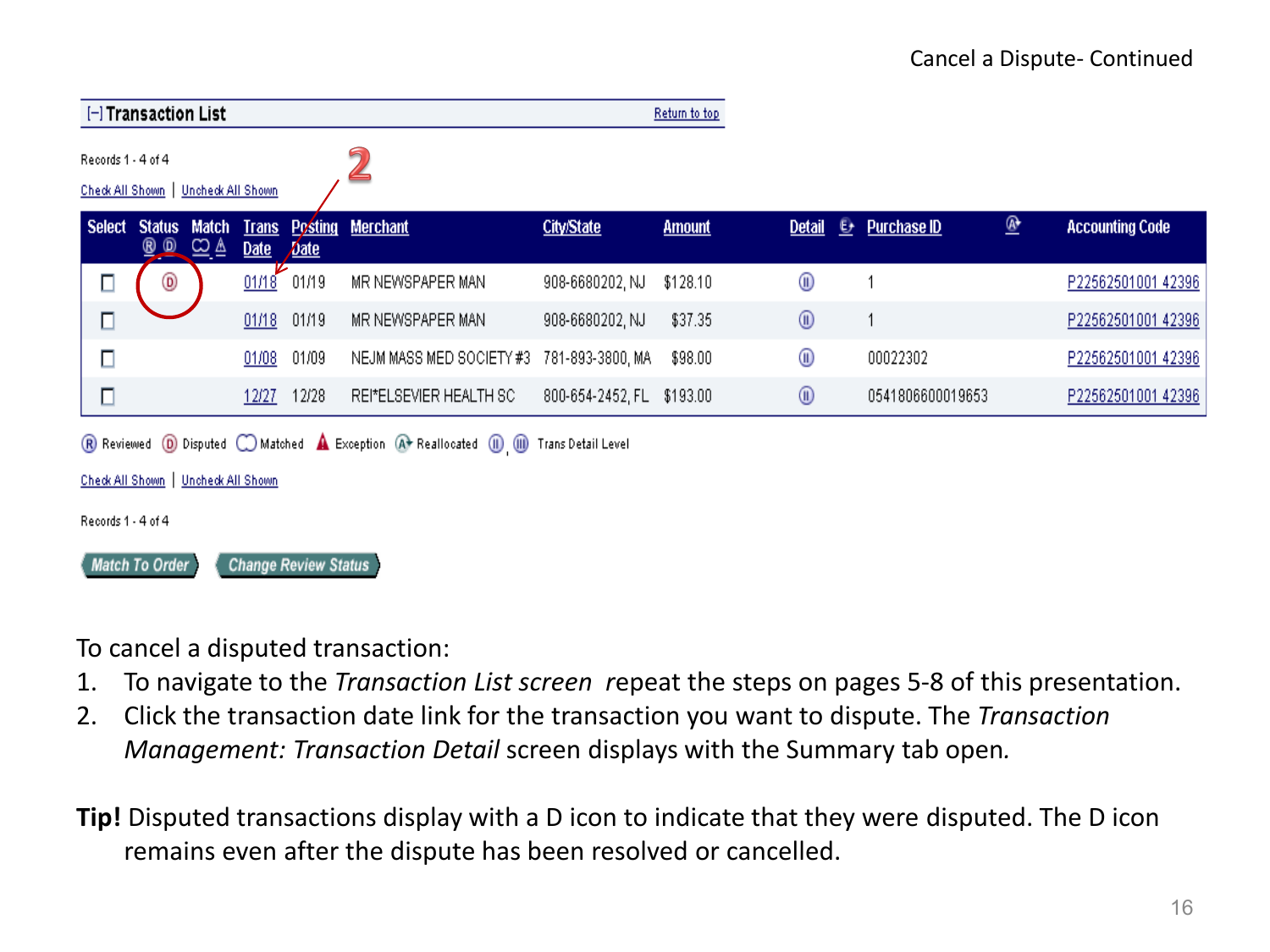| Matched Order<br>Summary<br><b>Allocations</b>                                                                                                                                                                 | Tax Data |                                                                                                                                           |                                                     |
|----------------------------------------------------------------------------------------------------------------------------------------------------------------------------------------------------------------|----------|-------------------------------------------------------------------------------------------------------------------------------------------|-----------------------------------------------------|
| The Summary tab shows high-level transaction information.                                                                                                                                                      |          |                                                                                                                                           |                                                     |
|                                                                                                                                                                                                                |          |                                                                                                                                           |                                                     |
| To change the review status, click the "Mark as Reviewed" button.<br>To view the dispute's details, click the dispute reason link.                                                                             |          |                                                                                                                                           |                                                     |
| <b>Transaction</b><br>Date:<br>01/18/2007<br><b>Purchase ID: 1</b><br>Total Amount: 128.10                                                                                                                     |          | <b>Reference Information</b><br><b>Billing Cycle:</b><br><b>Posting Date:</b><br>Reference Number:<br><b>Authorization Number: 081985</b> | 01/22/2007<br>01/19/2007<br>24755427018730181473186 |
| <b>Memo Post:</b><br>Yes                                                                                                                                                                                       |          | <b>Extract Date(s)</b>                                                                                                                    |                                                     |
| Sales Tax:<br>0.00<br>Freight:                                                                                                                                                                                 |          | <b>Most Recent Standard Financial Extract:</b><br><b>General Ledger Extract:</b><br><b>Payment Extract:</b>                               |                                                     |
| Merchant<br>Name:<br>MR NEWSPAPER MAN<br>City/State:<br>908-6680202, NJ<br>Transaction Type: SALES DRAFT<br><b>MCC Code:</b><br>5994<br>MCC Description: NEWS<br>DEALERS/NEWSSTANDS<br><b>Mark as Reviewed</b> |          | Currency<br><b>Source Currency:</b><br>Source Currency Amt: 128.10                                                                        | U.S. Dollar                                         |
| <b>Dispute</b>                                                                                                                                                                                                 |          | <b>Sales Draft Requests</b>                                                                                                               |                                                     |
| Dispute information only reflects the last dispute filed                                                                                                                                                       |          | $\bullet$ none                                                                                                                            |                                                     |
| for this transaction. More information available in<br>Dispute History.                                                                                                                                        |          |                                                                                                                                           |                                                     |
| Dispute Reason:<br>Unauthorized<br>Dispute Date:<br>03/02/2007<br>Dispute Post Date:<br><b>Resolution Date:</b><br>Requestor Name: Chris Doe<br>Dispute Status:<br>Unresolved                                  |          |                                                                                                                                           |                                                     |
| Cancel Dispute                                                                                                                                                                                                 |          |                                                                                                                                           |                                                     |
| [+] Dispute History                                                                                                                                                                                            |          |                                                                                                                                           |                                                     |
|                                                                                                                                                                                                                |          |                                                                                                                                           |                                                     |

## **1.** Review the dispute detail and make sure the *Dispute Status* is **Unresolved.**

**2.** Click the **Cancel Dispute** button. A confirmation message displays.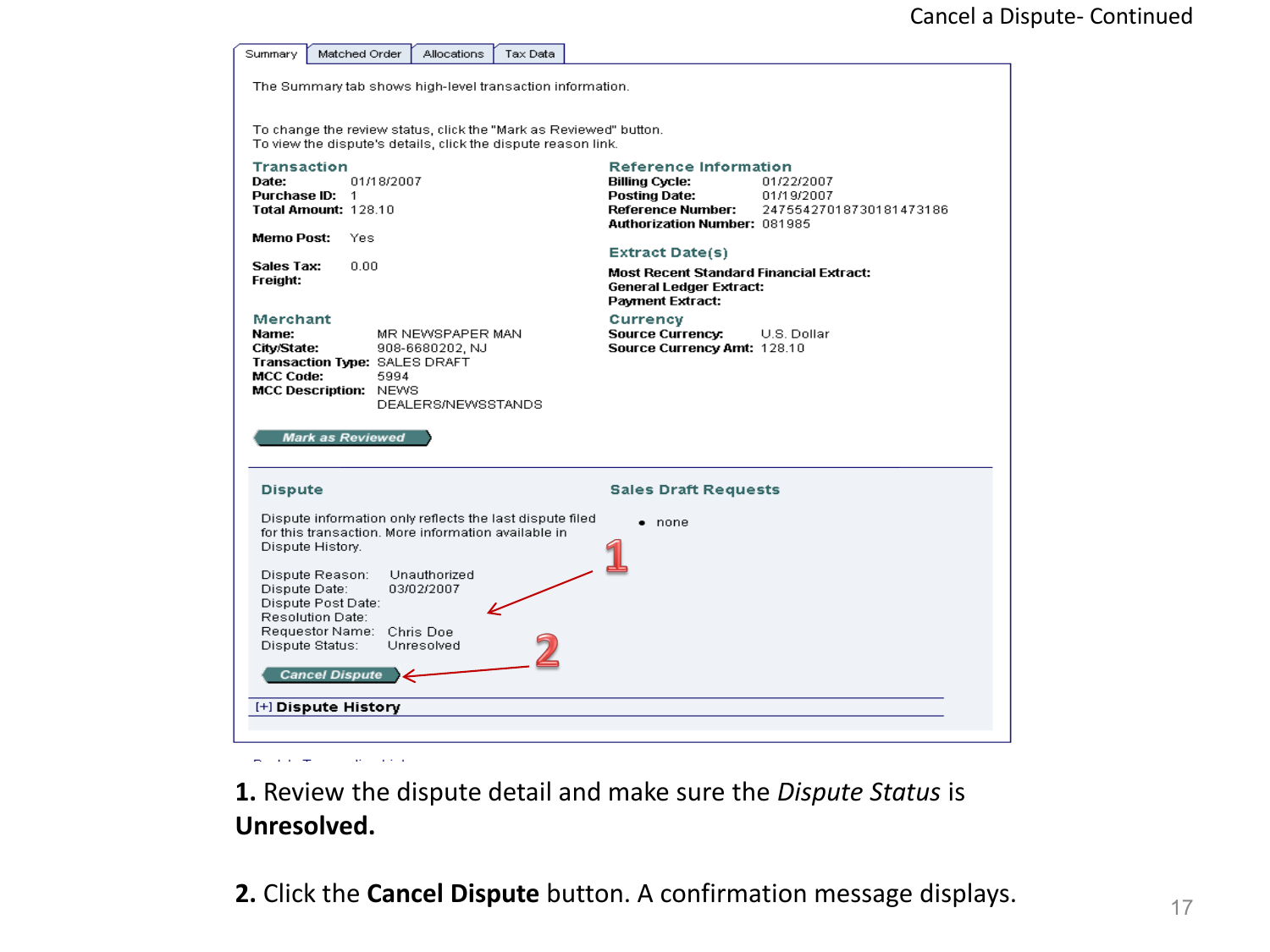## Are You Sure?

You have chosen to cancel the dispute filed for the following transaction:

| <b>Dispute Date Tran Date Posting Date Merchant</b> |                       |  | <b>Amount</b> Reference Number |
|-----------------------------------------------------|-----------------------|--|--------------------------------|
| 03/02/2007                                          | 01/18/2007 01/19/2007 |  |                                |

### **Unauthorized**

I did not authorize this charge. I cancelled my subscription in November 2006.

Cancellation Comments:

PSmith okayed renewal cost

**Yes, Cancel Dispute No** 

**1.** Type comments in the *Cancellation Comments* field. You have up to 40 alphanumeric spaces for your comments.

**2.** Click the **Yes, Cancel Dispute** button. You return to the *Transaction Management: Transaction Detail* screen with the *Summary* tab open. 1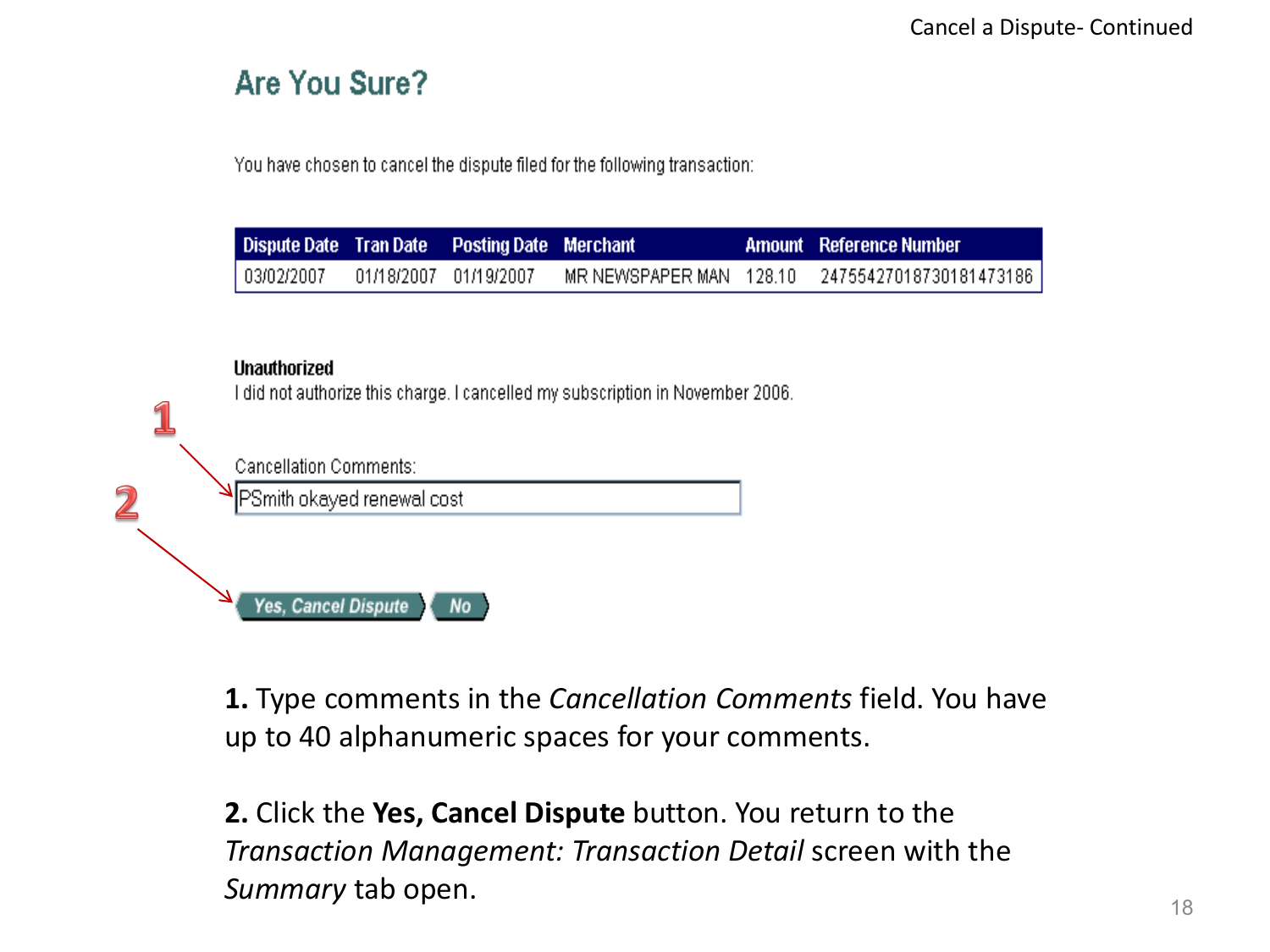### Cancel a Dispute- Continued

#### **Transaction Management**  $\star$  Log Out **Transaction Detail** Product: Purchasing Card<br>Card Account Number: \*\*\*\*\*\*\*\*\*\*\*\* 1234, CHRIS DOE Switch Products Switch Accounts Create Order Manage Orders | Card Acct List | Trans List Request has been successfully completed. **Transaction Summary Status Match Tran Date Posting Date Merchant City/State Detail E** Purchase ID **A** Accounting Code **Amount** 01/18 MR NEWSPAPER MAN 908-6680202, NJ \$128.10 P22562501001 42396  $\circledcirc$  $01/19$ (ii)  $\mathbf{1}$ **D** Disputed CO Matched  $\hat{\mathbf{A}}$  Exception  $\hat{\mathbf{w}}$ ,  $\hat{\mathbf{w}}$  Trans Detail Level  $\hat{\mathbf{A}}$  Reallocated Summary Matched Order Allocations Tax Data The Summary tab shows high-level transaction information. To change the review status, click the "Mark as Reviewed" button. To view the dispute's details, click the dispute reason link. **Transaction Reference Information** 01/18/2007 Date: **Billing Cycle:** 01/22/2007 Purchase ID: 1 **Posting Date:** 01/19/2007 Total Amount: 128.10 **Reference Number:** 24755427018730181473186 Authorization Number: 081985 Memo Post: Yes **Extract Date(s)** Sales Tax: in nn **Most Recent Standard Financial Extract:** Freight: **General Ledger Extract: Payment Extract:** Merchant Currency Name: MR NEWSPAPER MAN **Source Currency:** U.S. Dollar City/State: 908-6680202, NJ Source Currency Amt: 128.10 Transaction Type: SALES DRAFT **MCC Code:** 5994 MCC Description: NEWS **DEALERS/NEWSSTANDS Mark as Reviewed Dispute Sales Draft Requests** Dispute information only reflects the last dispute filed  $\bullet$  none

<< Back to Transaction List

[+] Dispute History

Dispute History.

Dispute Date:

Dispute Status:

Dispute Post Date: Resolution Date: Requestor Name:

for this transaction. More information available in

03/02/2007

Chris Doe

Unresolved

Dispute Reason: Unauthorized

**Tip!** If you need to, you can re-dispute the transaction by repeating the steps in *Dispute a Transaction*, pages 9-14.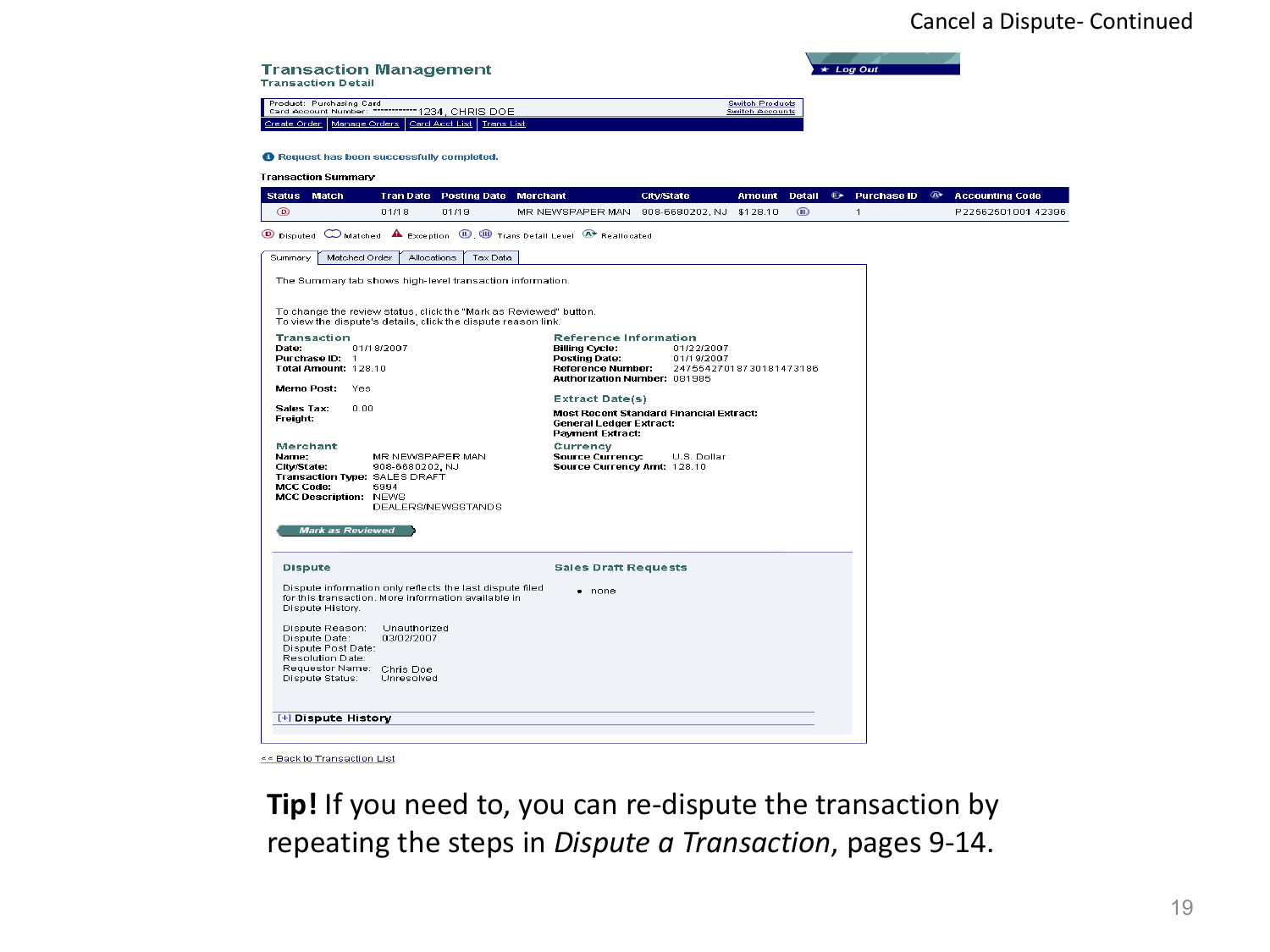## How to View Your Statement

**Request Status Queue Active Work Queue System Administration Account Administration Transaction Management Account Information Reporting Dashboard Data Exchange My Personal Information** 

## **Welcome to Access Online Teresa Patterson**

Your last login was 05/11/2017

**Message Center** 

Message(s) from Access Online

Home

**Contact Us** 

**Training** 

**1.** From the left Column Navigation Bar Select the **Account Information** high-level task.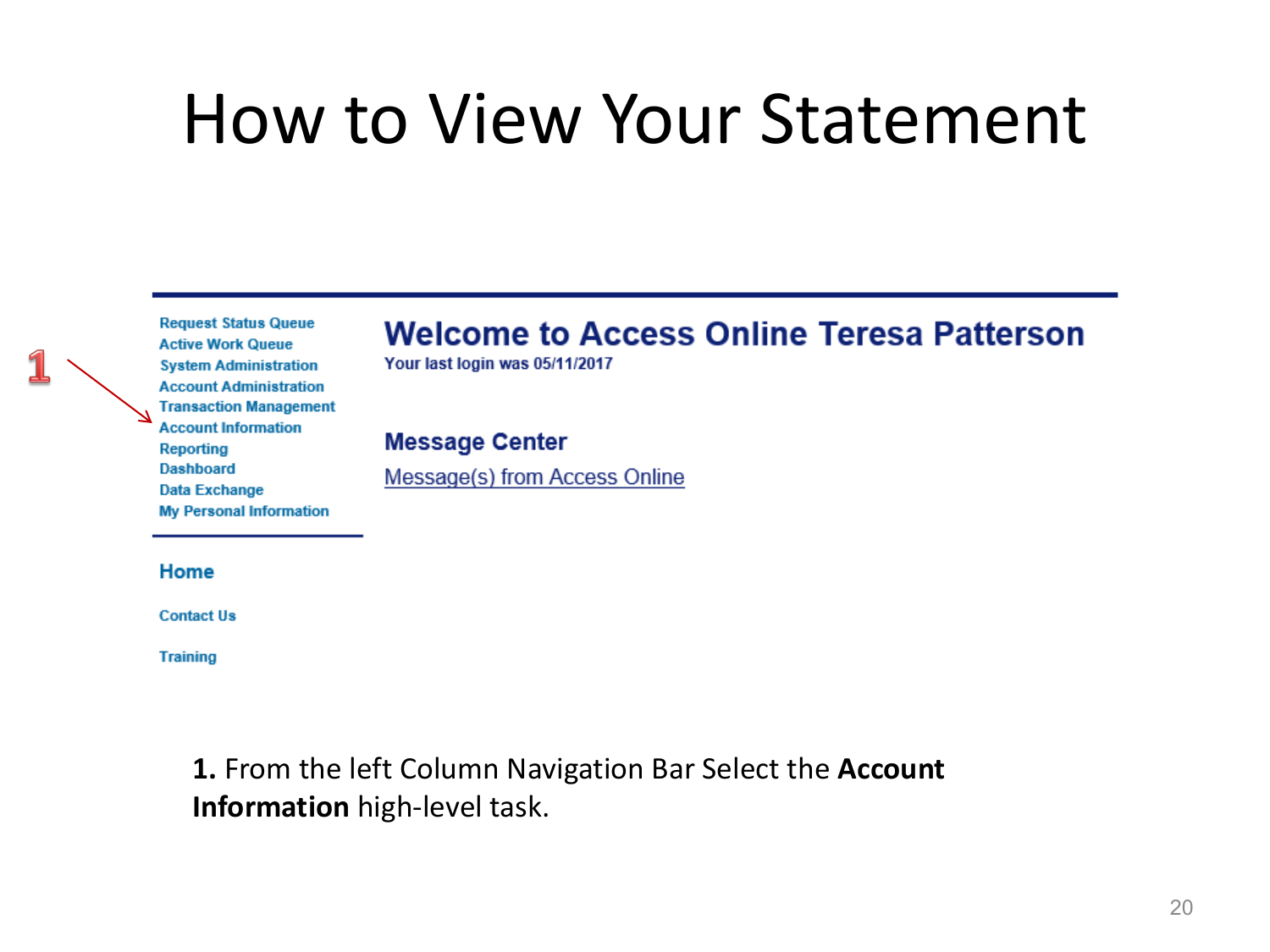## How to View Your Statement- Continued

## **USbank** Access<sup>®</sup> Online



**Request Status Queue Active Work Queue System Administration Account Administration Transaction Management Account Information** • Statement • Account Profile Reporting

Data Exchange **My Personal Information** 

Home

**Email Center** 

**Contact Us** 

**Training** 

## **Account Information**

### **Statement**

View account statement(s).

- Cardholder Account Statement
- Managing Account Statement
- **Diversion Account Statement**

### **Account Profile**

View account demographics, limits, accounting code, and other related information.

- Cardholder Account Profile
- Managing Account Profile
- **Diversion Account Profile**

## 2. Click the Cardholder Account Statement link.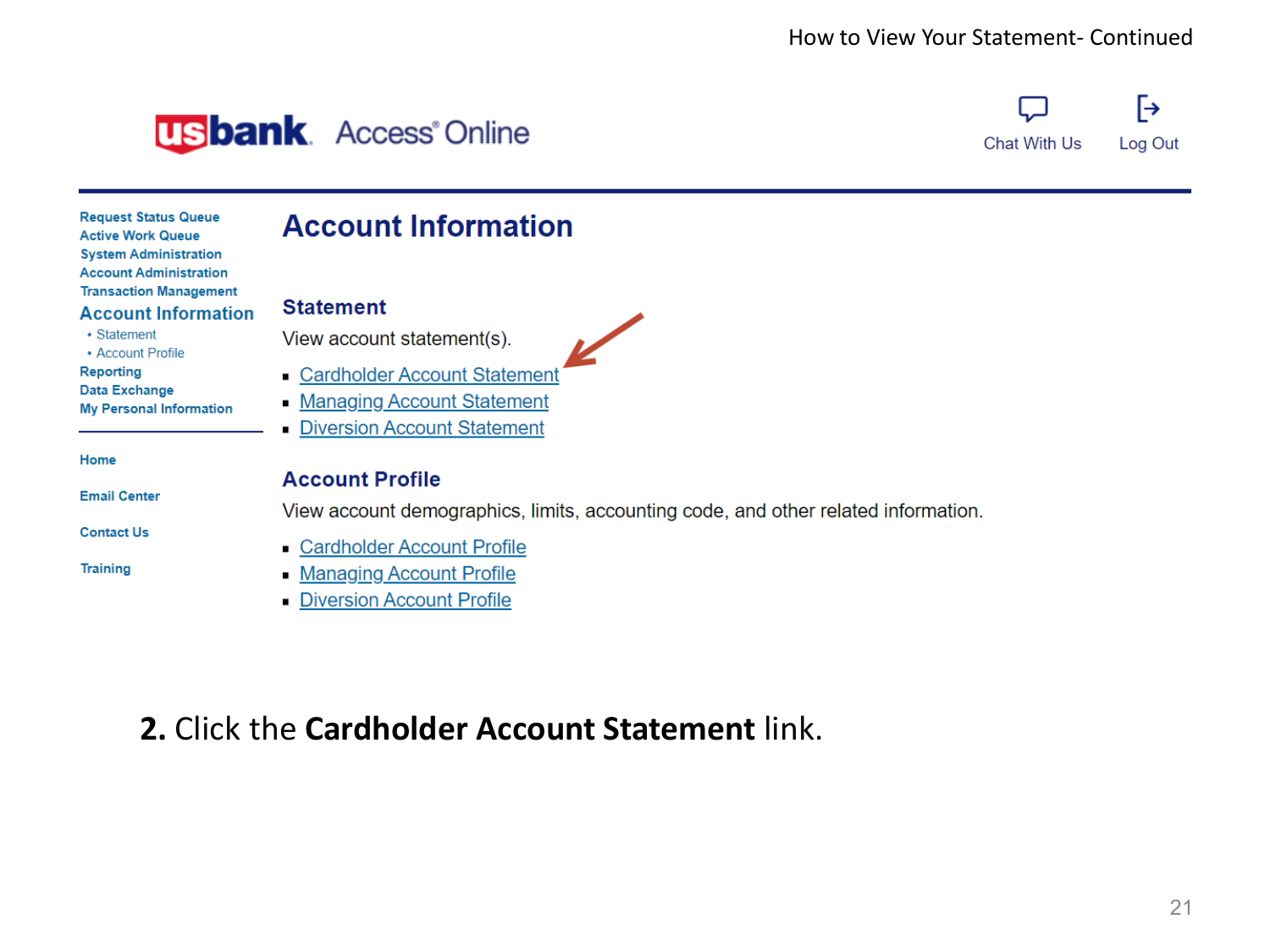## **Account Statements**



Please Note: The statement can't be used for remittance of payment, it's for display purposes only.

#### **View account profile**

#### 2021

03/25/2021 (PDF)

2020

10/26/2020 (PDF)

05/25/2020 (PDF)

09/25/2020 (PDF)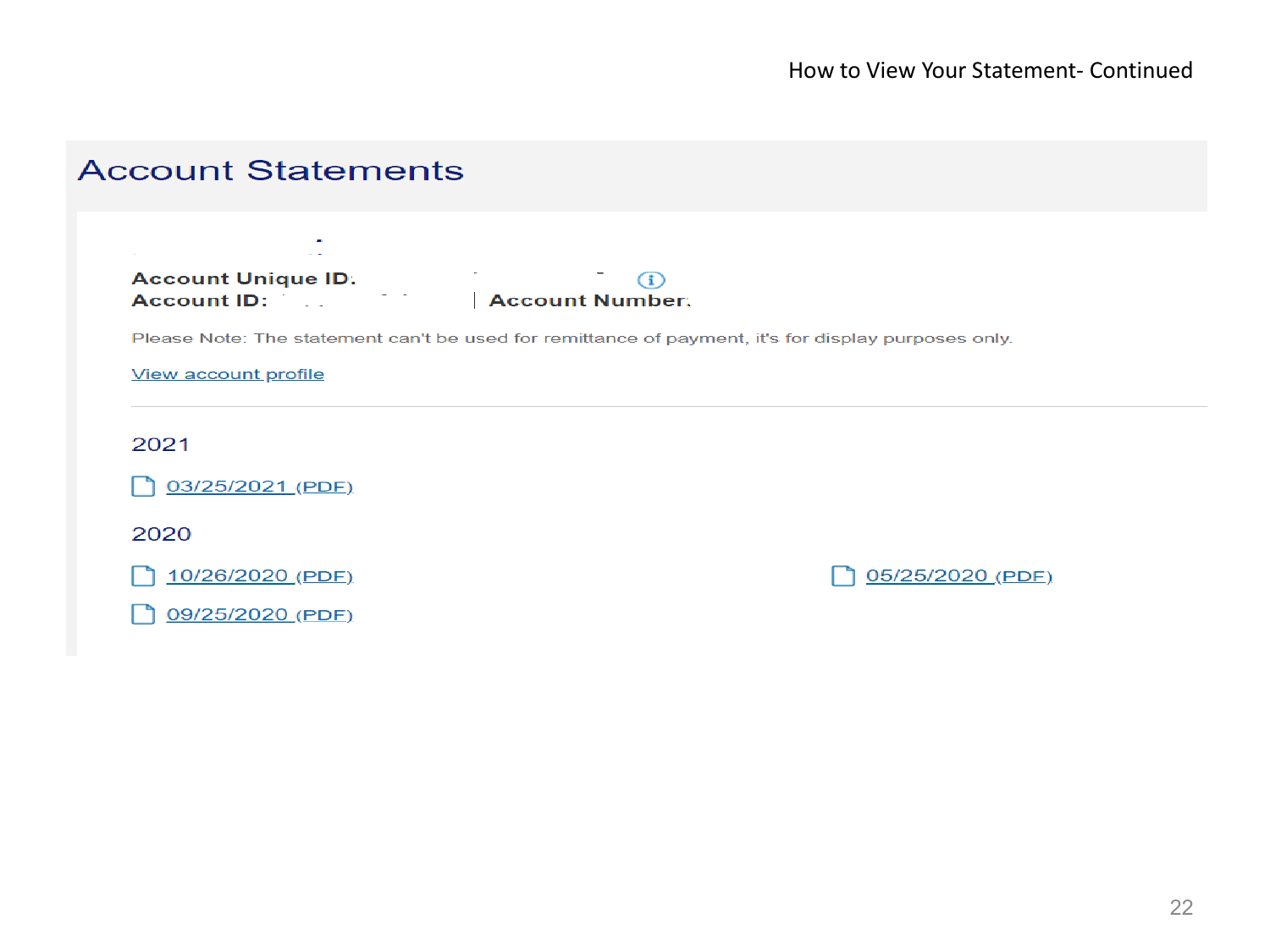

聯繫

U.S BANCORP SERVICE CENTER<br>P. O. Box 6343<br>Fargo, ND 68126-8343

SANDRA WEIR<br>2222 S 7TH ST<br>EP-MN-TT2C<br>MINNEAPOLIS MN 55454-1305

6368X32

| A CME CORPORATION |                  |
|-------------------|------------------|
| MEMO STATEMENT    |                  |
| A CCOUNT NUMBER   | 4716123412342234 |
| STATEMENT DATE    | 03-26-07         |
| TOTAL ACTIVITY    | \$144.00         |
| A MOUNT DUE       | \$0.00           |
| DO NOT REMIT      |                  |

107

#### 4716123412342234 000000000

|                                  | <b>NEW ACCOUNT ACTIVITY</b>            |                                                                                                                                                 |                                                                                                          |                               |                                  |  |  |  |
|----------------------------------|----------------------------------------|-------------------------------------------------------------------------------------------------------------------------------------------------|----------------------------------------------------------------------------------------------------------|-------------------------------|----------------------------------|--|--|--|
| POS <sub>1</sub><br><b>DATE</b>  | <b>TRAN</b><br>DA TE                   | TRANSACTION DESCRIPTION                                                                                                                         | REFERENCE NUMBER                                                                                         | MCC                           | <b>AMOUNT</b>                    |  |  |  |
| 03-19<br>03-19<br>03-26<br>03-26 | $03-17$<br>$03-17$<br>$03-15$<br>03-19 | LIAT JOHNSONS PRINTING BOSTON MA<br>LIATOFFICE FURNITURE TO GO ST LOUIS MO<br>JOHNSONS PRINTING BOSTON MA<br>OFFICE FURNITURE TO GO ST LOUIS MO | 74798267078019111111178<br>74798267078019111111186<br>74798267085019111111179<br>74798267085019111111187 | 2741<br>5021<br>2.741<br>5021 | 27.00<br>45.00<br>27.00<br>45.00 |  |  |  |

| Default Accounting Code: 55555<br>10.2300NLLJ27.43                                                                  |                                      |                        |                         |          |  |  |
|---------------------------------------------------------------------------------------------------------------------|--------------------------------------|------------------------|-------------------------|----------|--|--|
|                                                                                                                     | ACCOUNT NUMBER                       |                        | <b>ACCOUNT SUMMARY</b>  |          |  |  |
| CUSTOMER SERVICE CALL                                                                                               |                                      | 4716-1234-1234-2234    | <b>PREVIOUS BALANCE</b> | \$.00    |  |  |
| 1-800-344-5696                                                                                                      | <b>STATEMENT DATE</b>                | <b>DISPUTED AMOUNT</b> | PURCHASES &             |          |  |  |
|                                                                                                                     | $03 - 26 - 07$                       | 30.30                  | OTHER CHARGES           | \$144.00 |  |  |
| SEND BILLING INQUIRIES TO:                                                                                          | AMOUNT DUE<br>\$0.00<br>DO NOT REMIT |                        | <b>CASH ADVANCES</b>    | \$.00    |  |  |
|                                                                                                                     |                                      |                        | ICASH ADVANCE FEE       | \$.00    |  |  |
| C/O U.S. BANCORP SERVICE CENTER. INC.<br>U.S. BANK NATIONAL ASSOCIATION ND<br>P.O. BOX 6344<br>FARGO, ND 58125-6344 |                                      |                        | <b>CREDITS</b>          | \$.00    |  |  |
|                                                                                                                     |                                      |                        | <b>ITOTAL ACTIVITY</b>  | \$144.00 |  |  |

COPY RIGHT 2005 U.S. BANK NATIONAL ASSOCIATION ND

PAGE 1 OF 1

The statement opens as a PDF file in a new window.

**Print** this PDF file as your monthly statement and submit to Accounts Payable with transaction report , all original itemized receipts, and dispute documentation (if applicable).